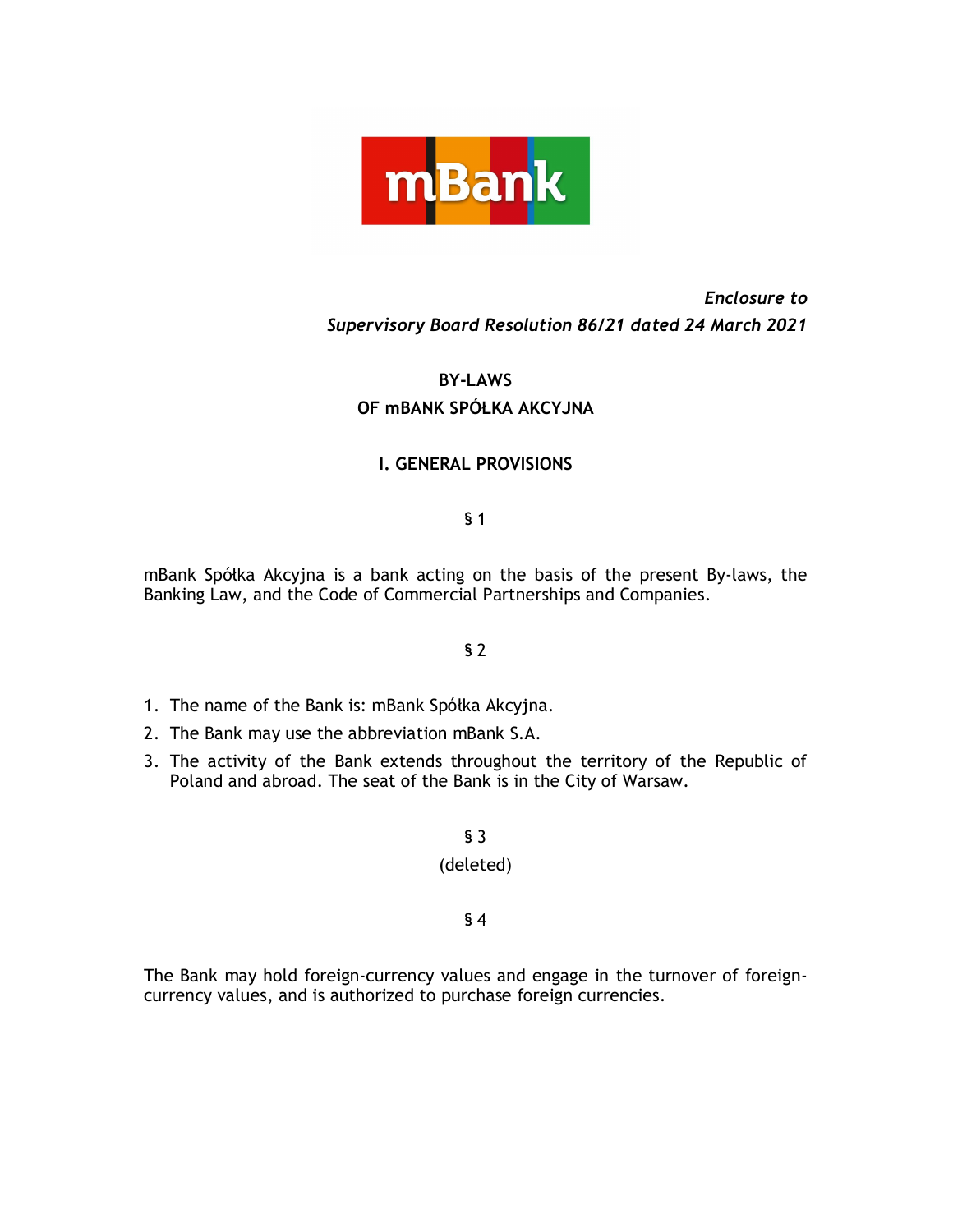# § 5

- 1. The Bank's business purpose is to provide banking services, as well as consulting and advisory services in financial matters, and to perform economic activity within the scope defined in § 6 of the By-laws.
- 2. The Bank may open and operate accounts both in Polish and foreign banks.

## § 6

In order to accomplish its tasks specified in § 5, the Bank performs the following:

1. banking operations:

1) receiving cash deposits payable on request or within due time limits and operating the accounts of such deposits,

- 2) operating other bank accounts,
- 3) performing bank financial settlements,
- 4) extending financial credits and loans,

5) performing cheques and bills of exchange operations and operations with warrants,

6) extending and confirming sureties,

6a)extending and confirming bank guarantees, opening and confirming letters of credit,

7) intermediation in effecting money transfers and settlements made in foreign exchange dealings,

- 8) issuing bank securities,
- 9) performing operations ordered by third parties related to issuing of securities,

10) taking into deposit valuables and securities, and making safe deposit boxes available to customers,

11) performing forward financial transactions,

12)purchasing and selling of monetary receivables,

13)performing the functions of a representative bank as stipulated in the Bonds Law,

14) purchasing and selling foreign exchange values,

15) issuing payment instruments, including cards and performing operations using such instruments,

- 16) issuing electronic money,
- 17) providing payment initiation services,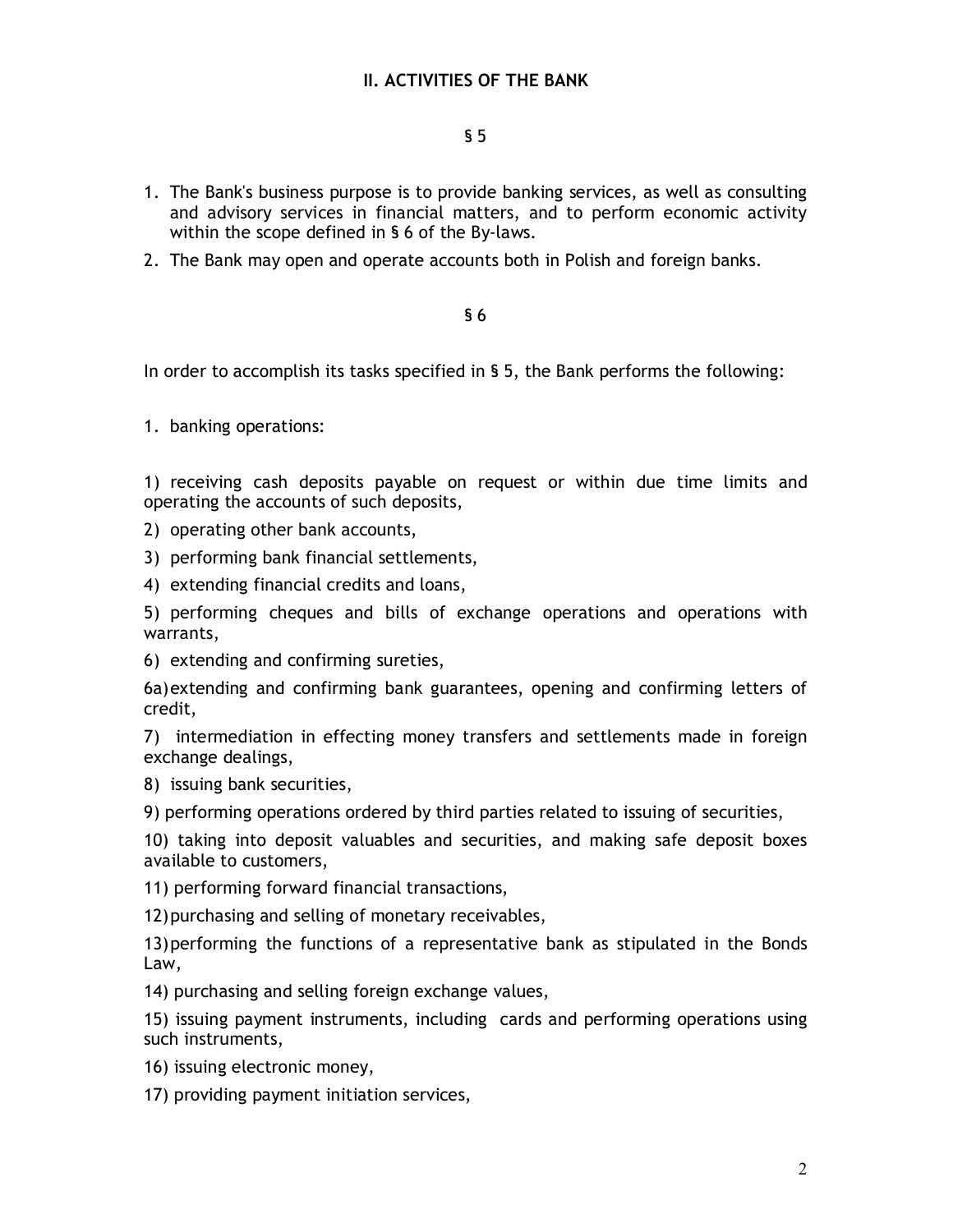18) providing account information services.

2. other operations:

1) providing consulting and advisory services in financial matters,

2) purchasing or acquiring shares and rights, shares of another legal entity and purchasing participatory units and investment certificates in investment funds,

3) acting as depository in the sense of the provisions of the Law on the Organization and Operation of Pension Funds,

4) acting as depository in accordance with the provisions of the Law on Investment Funds,

5) performing activities consisting in accepting purchase and re-purchase orders and subscriptions for participation units or certificates of investment in investment funds,

6) managing registers of members of the pension funds and investment funds,

7) operating as an insurance agent,

8) acquisition and disposal of real estate,

9) converting debt into the debtor's assets, under terms and conditions arranged with the debtor,

10) trading in securities, providing custody services, including maintaining securities accounts, as well as executing activities related to providing custody services,

11) issuing securities other than bank securities,

12) providing leasing and factoring services, including agency activities to the extent of those services,

13) performing the function of payment agent within the meaning of the act on investment funds,

14) performing the function of billing agent,

15) providing trust services and issuing electronic identification means within the meaning of trust services regulations,

16) providing reporting services to trade repositories and providing services related to direct and indirect clearing of financial services by central counterparties (CCP) within the meaning of Regulation (EU) No 648/2012 of the European Parliament and of the Council on OTC derivatives, central counterparties and trade repositories,

3. brokerage activities.

4. following activities conducted under Art. 70.2 of the Act on Trading in Financial Instruments:

1) acceptance and transfer of orders to acquire or dispose of financial instruments,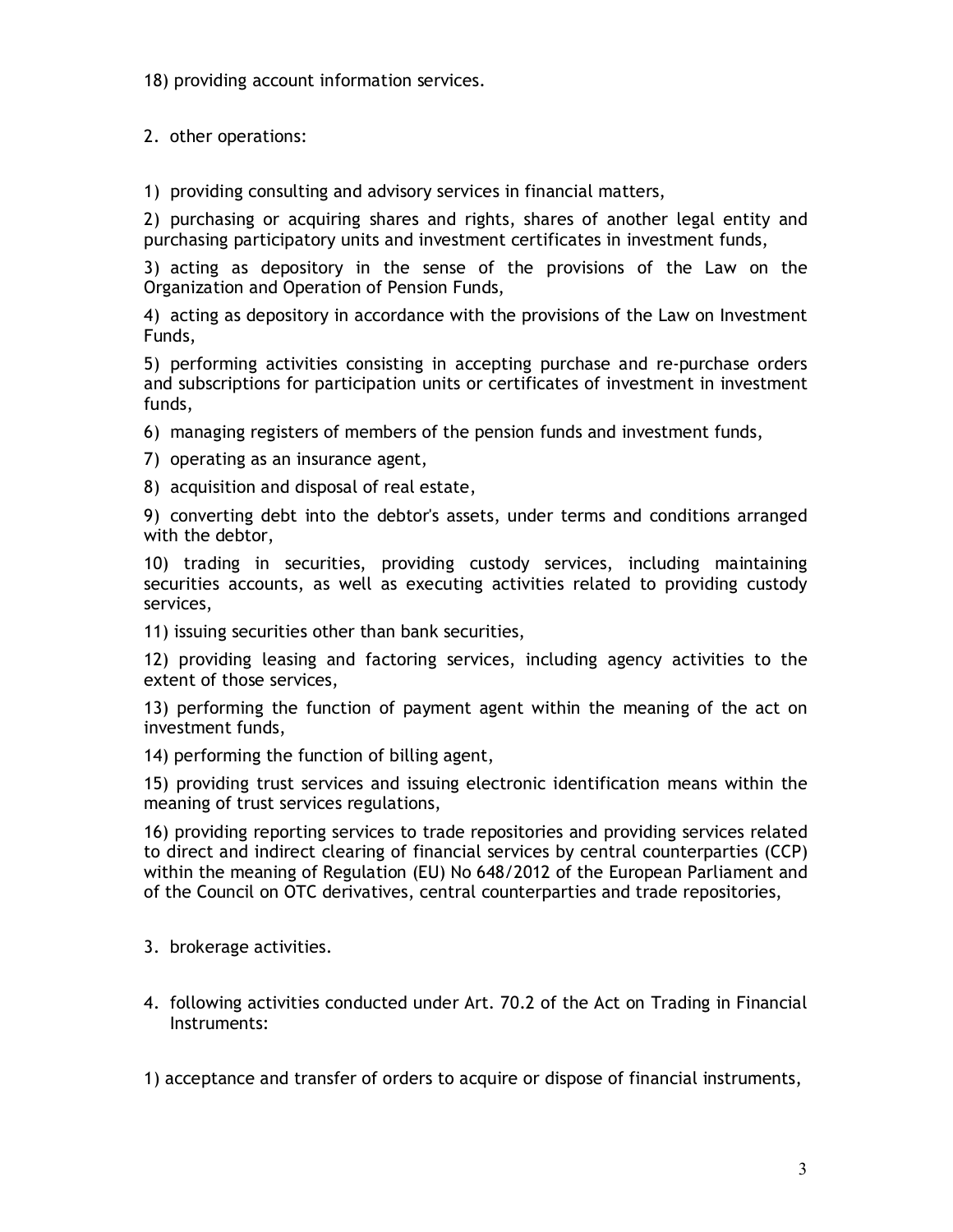2) execution of orders, referred to in point 1, on behalf of clients from whom those orders originate,

3) acquisition or disposal of financial instruments for own account,

4) investment advisory,

5) offering financial instruments,

6) provision of services under standby underwriting agreement and firm commitment underwriting agreements or execution and performance of other similar agreements on financial instruments.

5. The Bank may perform activities indicated in section 1 and 2, for banks, credit institutions, financial institutions or affiliates, providing that those activities are included in the scope of activities of the commissioning entity.

## $$6<sup>1</sup>$

Apart from its objects and scope of activities, the Bank is additionally entitled to:

1) perform the function of point confirming trusted profiles (ePUAP) within the meaning of art. 20c of the Act of 17 February 2005 on implementation of IT solutions in activities of entities rendering public services,

2) perform activities specified in art. 13.5.3 and 13.5.10 of the Act of 11 February 2016 on state's help in raising children.

# **III. ORGANISATION OF THE BANK**

## § 7

- 1. The Bank together with selected affiliates may act as a group and co-operate with such affiliates in order to provide financial service.
- 2. In order to pursue the objective set out in section 1 above, the Bank may undertake various ventures, including the provision of specialized service to selected affiliates.
- 3. The Board of Management shall set the terms and conditions of implementing such ventures.

- 1. In order to perform its statutory activities, the Bank may open and close down branches and other offices in Poland and abroad.
- 2. The organizational structure of the Bank shall be set by the Board of Management in the Organizational Rules subject to § 22 section 1 letter a) hereof.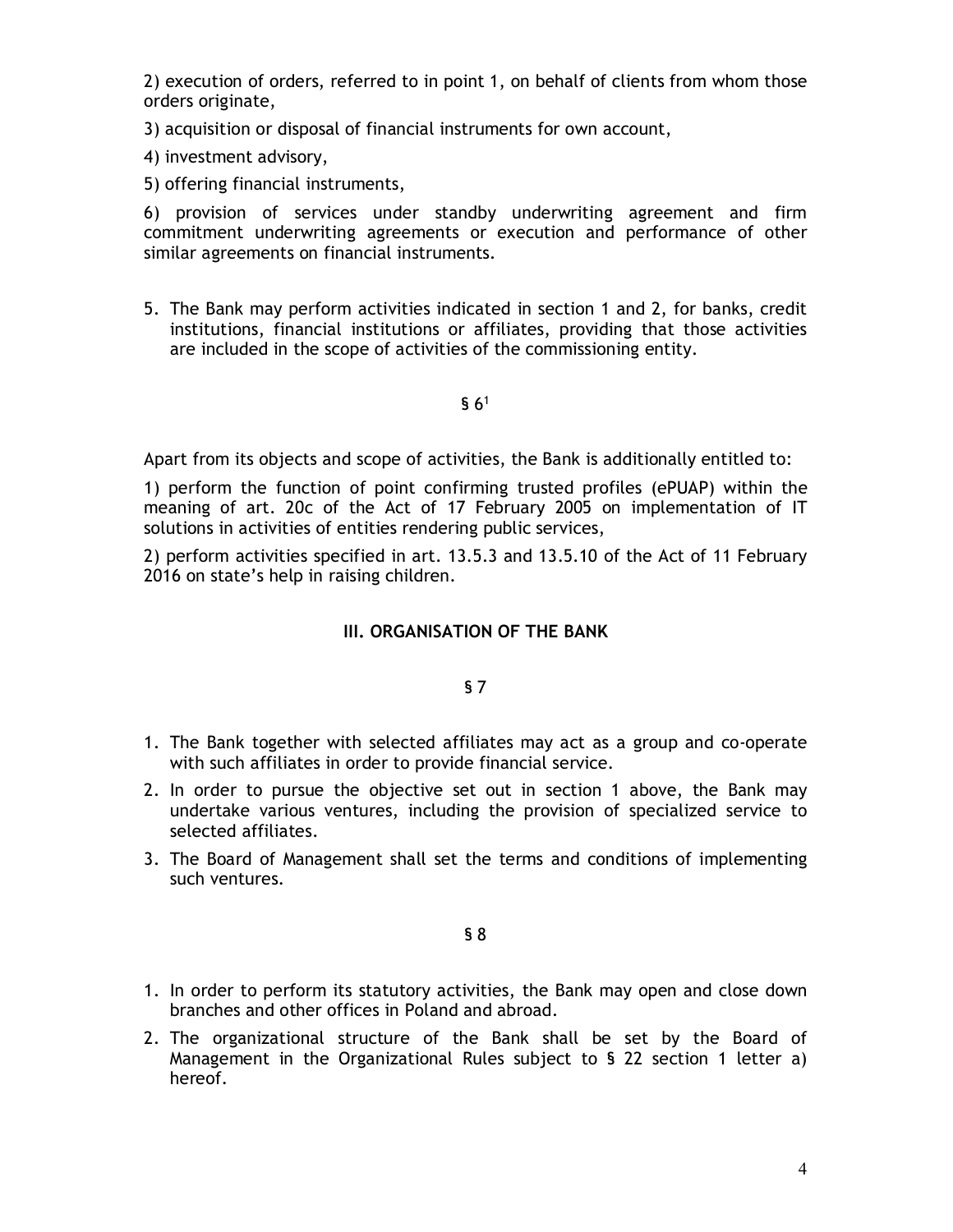3. The Bank may form advisory groups in order to obtain opinions and establish and maintain contacts with business communities. The Board of Management may appoint members of such advisory groups, issue regulations for them and set the amount of remuneration due to their members.

## § 8a

- 1. The organisational structure of the Bank consists of:
	- a/ the Head Office,
	- b/ the Branches.
- 2. The basic organisational units of the Head Office are Departments and Bureaus.
- 3. The Management Board may appoint standing committees or teams to perform specific functions or to co-ordinate the work of organisational units of the Bank as well as teams for specific tasks.
- 4. Management Board Members and Managing Directors may appoint teams and working groups in order to perform casual tasks.

## § 9

The authorities of the Bank are:

- 1. General Meeting,
- 2. Supervisory Board,
- 3. Board of Management.

# **GENERAL MEETING**

- 1. A General Meeting is convened under ordinary or extraordinary procedures by the Board of Management. An Ordinary General Meeting shall be convened once a year, in June at the latest.
- 2. The Supervisory Board may convene the ordinary general meeting if the Management Board fails to convene it within the timeframe stipulated in the By-laws, and it may also convene the Extraordinary General Meeting if deemed necessary.
- 3. The shareholders representing at least half of the share capital or at least half of the total number of votes in the company may convene the extraordinary general meeting. The shareholders appoint the chairman of such meeting.
- 4. The shareholder(s) representing at least one twentieth of the share capital may request that the extraordinary general meeting be convened and that specific issues be entered to agenda of such meeting. The request for convening the extraordinary general meeting must be submitted to the Management Board in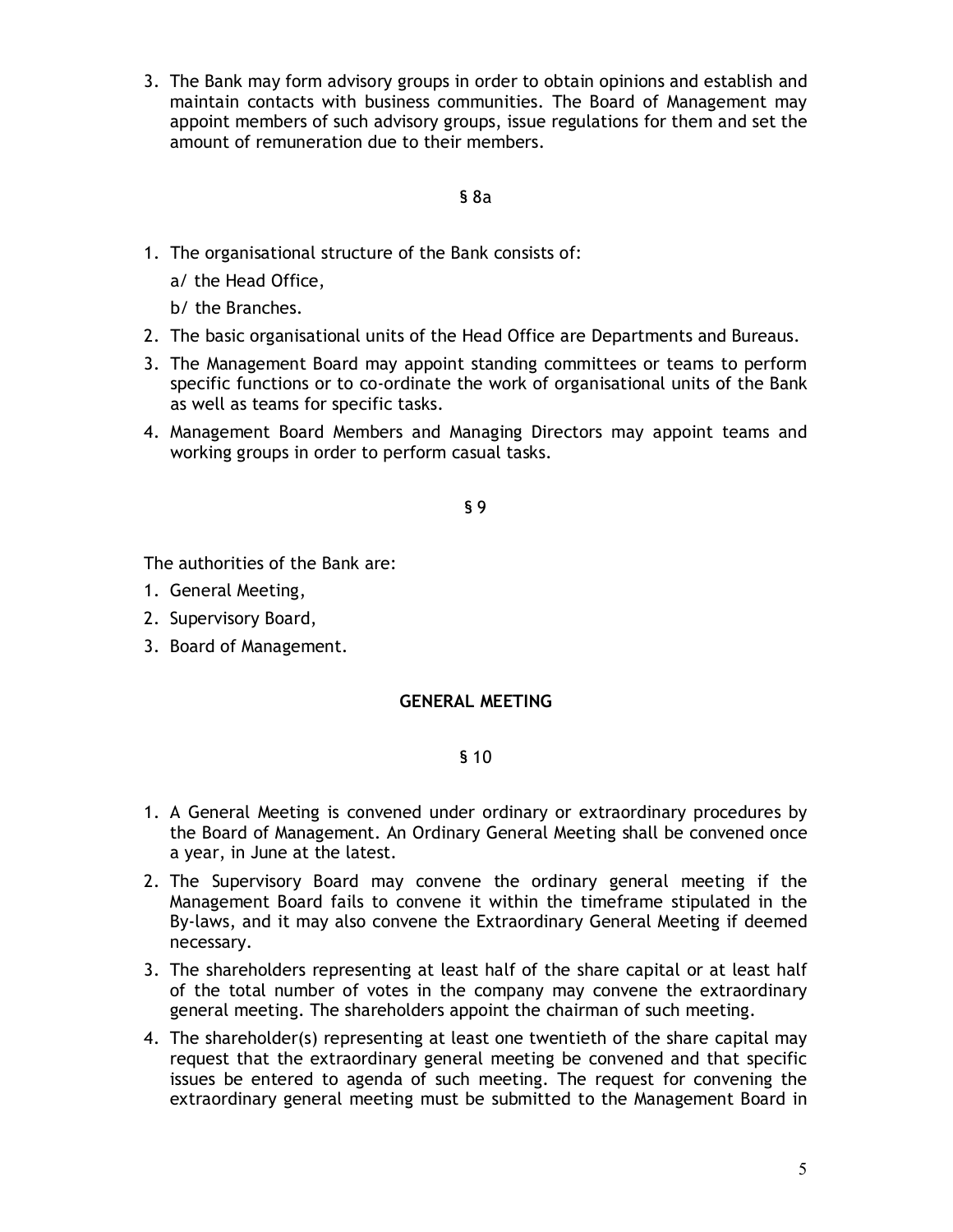writing or by means of electronic communication. The request for convening the extraordinary general meeting should contain proposals of:

- a) the General Meeting agenda,
- b) the draft resolutions along with rational for those resolutions.
- 5. If the General Meeting is convened by parties other than the Management Board, the Management Board is obligated to take measures necessary for the General Meeting to take place.

## § 11

The following matters require a resolution of the General Meeting except other matters set out in the Code of Commercial Partnerships and Companies:

- a) examination and approval of the report of the Board of Management on the Bank's operations and financial statements for the past accounting year;
- b) adoption of resolutions on the distribution of profit or coverage of losses;
- c) vote of discharge of duties to the members of the Bank's authorities;
- d) election and dismissal of members of the Supervisory Board;
- e) amendment of the By-laws;
- f) raise or reduction of the Bank's share capital;
- g) adoption of resolutions concerning the cancellation of shares and resolution to cancel shares, in particular setting the policy of share cancellation not regulated in the By-laws;
- h) creation and winding up of special purpose funds;
- i) issuance of convertible bonds or preferred bonds;
- j) determination of remuneration for members of the Supervisory Board;
- k) liquidation of the Bank or a merger with another Bank;
- l) appointment of liquidators;
- ł) matters submitted by the Supervisory Board;
- m) matters submitted by shareholders in accordance with the provisions of the By-laws,
- n) election of an entity qualified to audit financial statements of the Bank.

#### § 12

All matters submitted to the General Meeting should have been previously submitted to the Supervisory Board for consideration.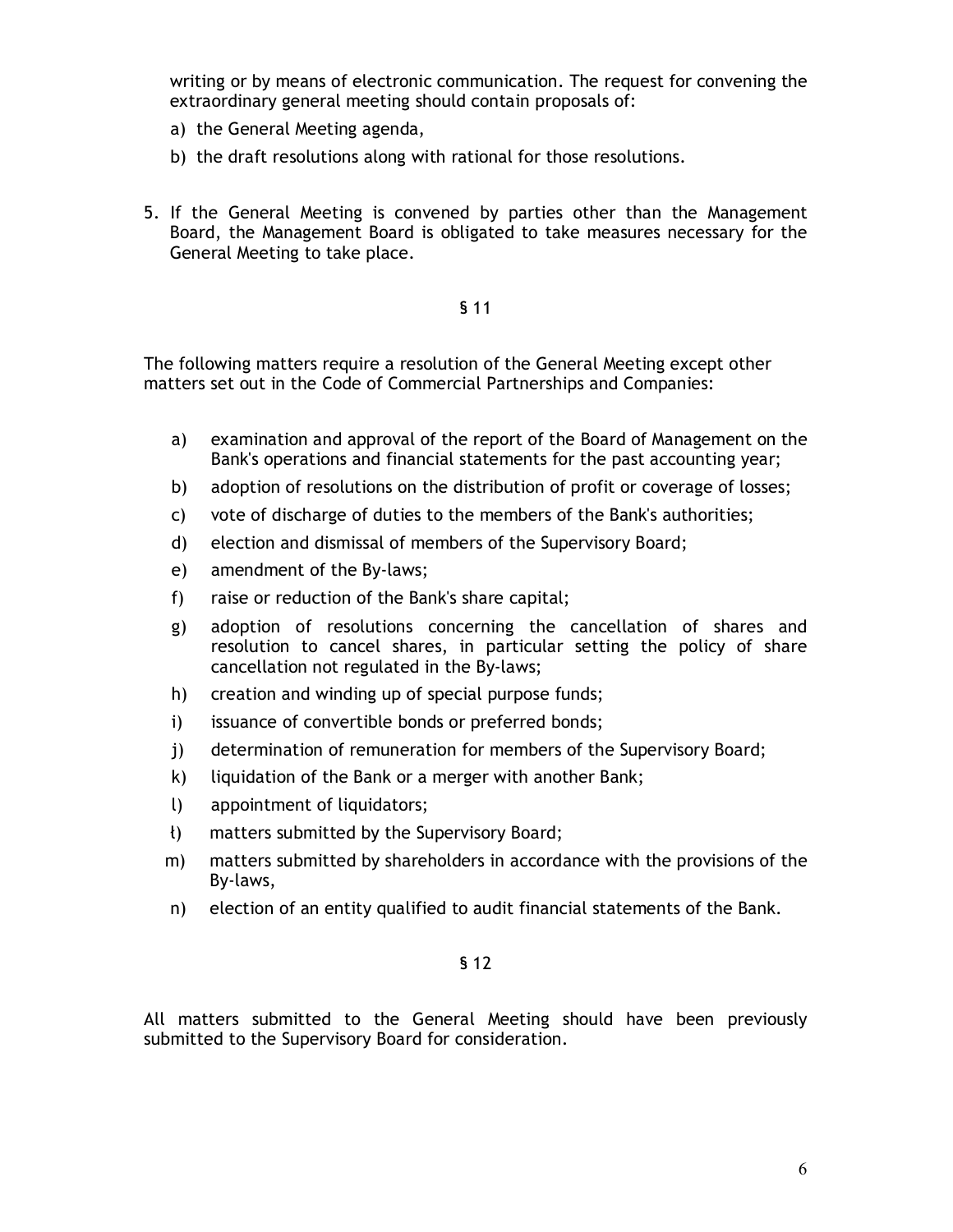1. Shareholders may participate in the General Meeting and cast their votes either in person or by proxies. The powers of attorney for participation in the General Meeting shall be made out in writing or in electronic form and attached to the minutes.

2. Shareholders may participate in the General Meeting using means of electronic communication. Participation in the General Meeting using means of electronic communication is decided by the person (or body) convening the General Meeting. Detailed rules for participation in the General Meeting using means of electronic communication shall be defined in rules of procedure adopted by the Supervisory Board.

# § 14

- 1. Shares of the Bank are registered or bearer shares. Each share represents one vote. With the reservation of cases determined in the Code of Commercial Partnerships and Companies, the General Meeting shall be valid regardless of the number of shares represented at the General Meeting.
- 2. Resolutions of the General Meeting shall be passed by an ordinary majority of the votes cast, unless the provisions of the Code of Commercial Partnerships and Companies and/or the By-laws stipulate more stringent conditions required to pass resolutions on specific issues.
- 3. A resolution to refrain from reviewing an issue listed in the agenda of the General Meeting may be passed if there are important, material reasons. A motion mentioned on this matter shall include detailed grounds. Decisions to take items off the agenda of the General Meeting or not to consider an issue placed on the agenda of the General Meeting at the request of shareholders requires the adoption of a resolution following the consent of all present shareholders who tabled the motion supported by 75% of votes at the General Meeting.

## § 15

Voting shall be held in an open ballot. A secret ballot shall be ordered during elections as well as on voting motions calling for recalling of members of the Bank's authorities or liquidators, bringing them to justice, and on voting on personal matters. Moreover, a secret ballot shall be ordered on demand of at least one shareholder present or represented at the General Meeting.

- 1. The General Meeting is opened by the Chairman of the Supervisory Board or by the Deputy Chairman of the Supervisory Board. If due to obstacles neither of them can open the meeting, the meeting shall be opened by a member of the Supervisory Board.
- 2. The General Meeting elects a Chairperson for the meeting from among persons authorized to participate in the General Meeting.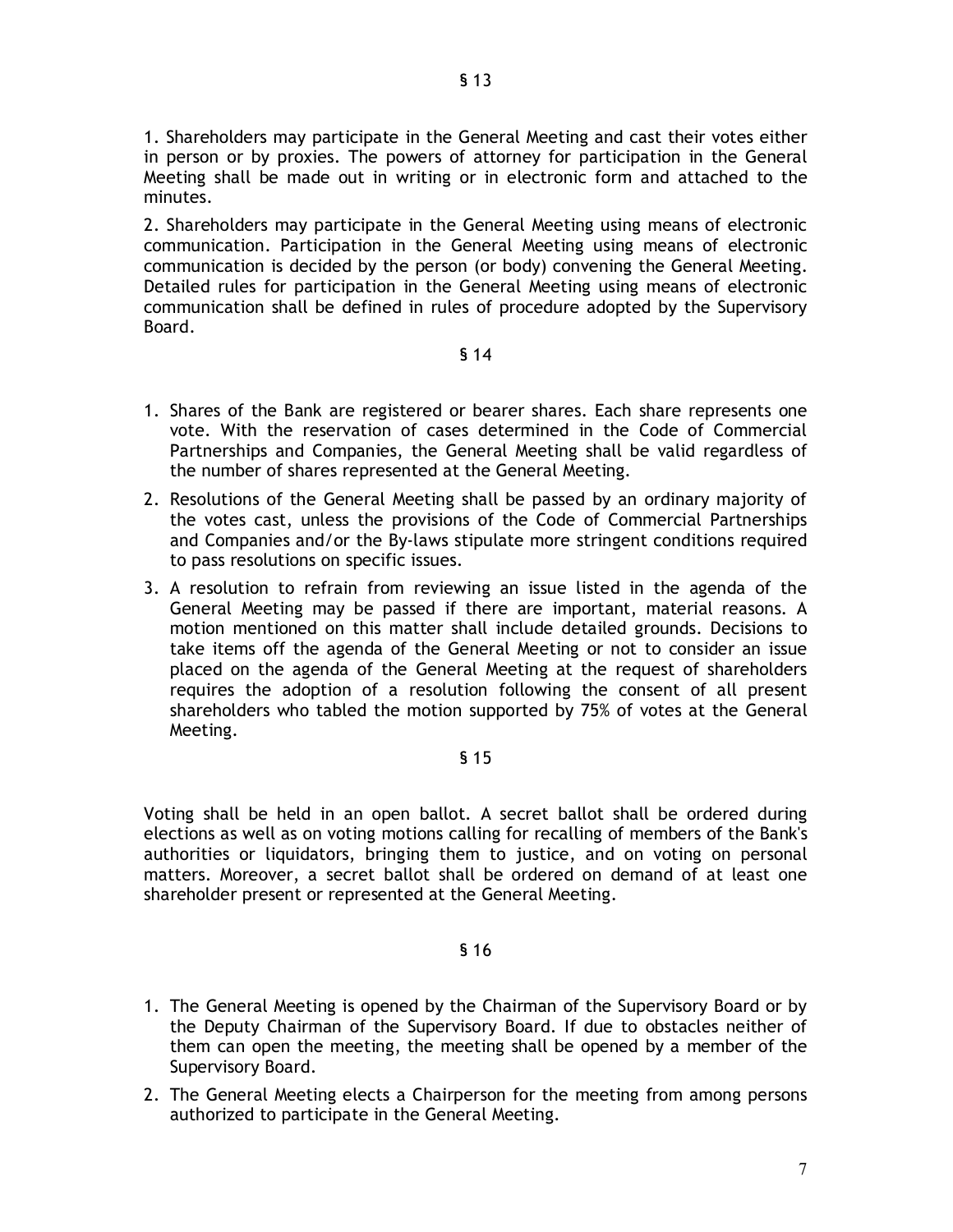## **SUPERVISORY BOARD**

## § 17

- 1. The Supervisory Board shall be composed of not less than five members elected by the General Meeting, for a joint term of office of three years. Members of the Supervisory Board shall possess knowledge, skills and experience adequate for fulfilling their function and duties entrusted to them and shall guarantee the proper fulfilment of these duties. At least half of the members of the Supervisory Board, including the Chairman, shall hold Polish citizenship, permanently reside in Poland, speak Polish and have experience on the Polish market which can be used in supervision of the Bank.
- 2. The terms of members of the Supervisory Board shall expire at the latest on the day of the General Meeting approving the financial statements of the Bank for the last full year of the term of office of the members of the Supervisory Board.
- 3. The term of a member of the Supervisory Board shall also expire in the case of death, resignation, or recalling of the member.
- 4. The number of members of the Supervisory Board shall be determined by the General Meeting with the provision of section 5. Members of the Supervisory Board may be re-elected. The Supervisory Board elects its Chairman and Deputy Chairmen from among the Supervisory Board members.
- 5. At least two of the Supervisory Board Members shall be Independent Supervisory Board Members.

§ 18

The Supervisory Board acts in accordance with rules passed by its own resolution.

- 1. A member of the Supervisory Board whose term expired in the course of the joint term of office of the Supervisory Board can be replaced with another person, elected by the Supervisory Board.
- 2. The term of a member of the Supervisory Board elected before the end of the term of office of the Supervisory Board shall expire on the expiration of the terms of the other members of the Supervisory Board.
- 3. Election of members of the Supervisory Board within the joint term of office of the Supervisory Board requires an approval of the next General Meeting. If the General Meeting refuses to approve any member of the Supervisory Board elected within the joint term of office, the General Meeting shall elect another member of the Supervisory Board in lieu of the person whose election was refused.
- 4. If the number of members of the Supervisory Board is less than five due to expiration of the terms of members of the Supervisory Board within the joint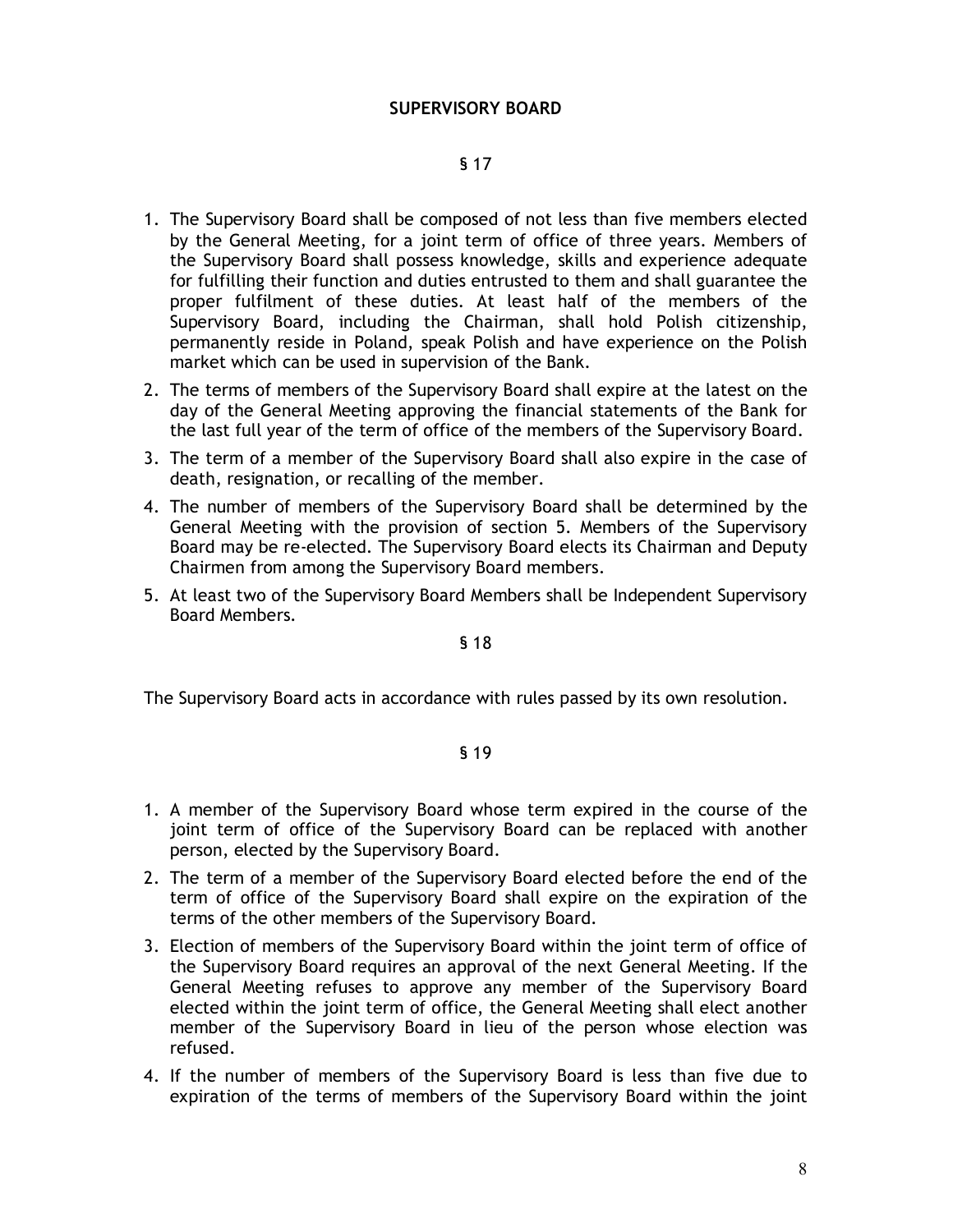term of office, the Supervisory Board shall elect new members to replace the members whose terms have expired.

# § 20

- 1. The Supervisory Board can pass resolutions provided that at least half of its members are present at the meeting while all the members have been invited.
- 2. In exceptional cases, members of the Supervisory Board may pass resolutions by casting their votes in writing, with the mediation of another member of the Supervisory Board. No votes can be cast in writing on issues added to the agenda in the course of the meeting of the Supervisory Board.
- 3. The Supervisory Board can pass resolutions in writing or through telecommunications. A resolution is valid if all the members of the Supervisory Board were informed of the draft.
- 4. Resolutions of the Supervisory Board shall be passed by an ordinary majority of votes and in case of an equal number of votes, the vote of the Chairman of the Supervisory Board shall prevail.
- 5. No resolution should be passed without the consent of the majority of the Independent Members of the Supervisory Board on the following matters:
	- a) any benefits provided by the Bank or any entities associated with the Bank to the Members of the Management Board;
	- b) consent for the Bank to enter into a significant agreement with an entity associated with the Bank, a member of the Supervisory Board or the Management Board, or entities associated with them.
- 6. Adoption of resolution in contravention with requirements under section 5 shall not, however affect its validity, if adopted in accordance with the provisions of § 20 sections 1 - 4.

## § 21

Members of the Supervisory Board may exercise their duties only in person.

- 1. In addition to the rights and obligations prescribed by law and the By-laws, the responsibilities of the Supervisory Board shall specifically include the following matters:
	- a) exercising supervision over introduction and assurance of functioning of adequate and effective system of risk management and system of internal control,
	- b) approving the proposals of the Management Board concerning: the essential organizational structure of the Bank which shall be construed as separated structurally and organizationally basic areas of the Bank's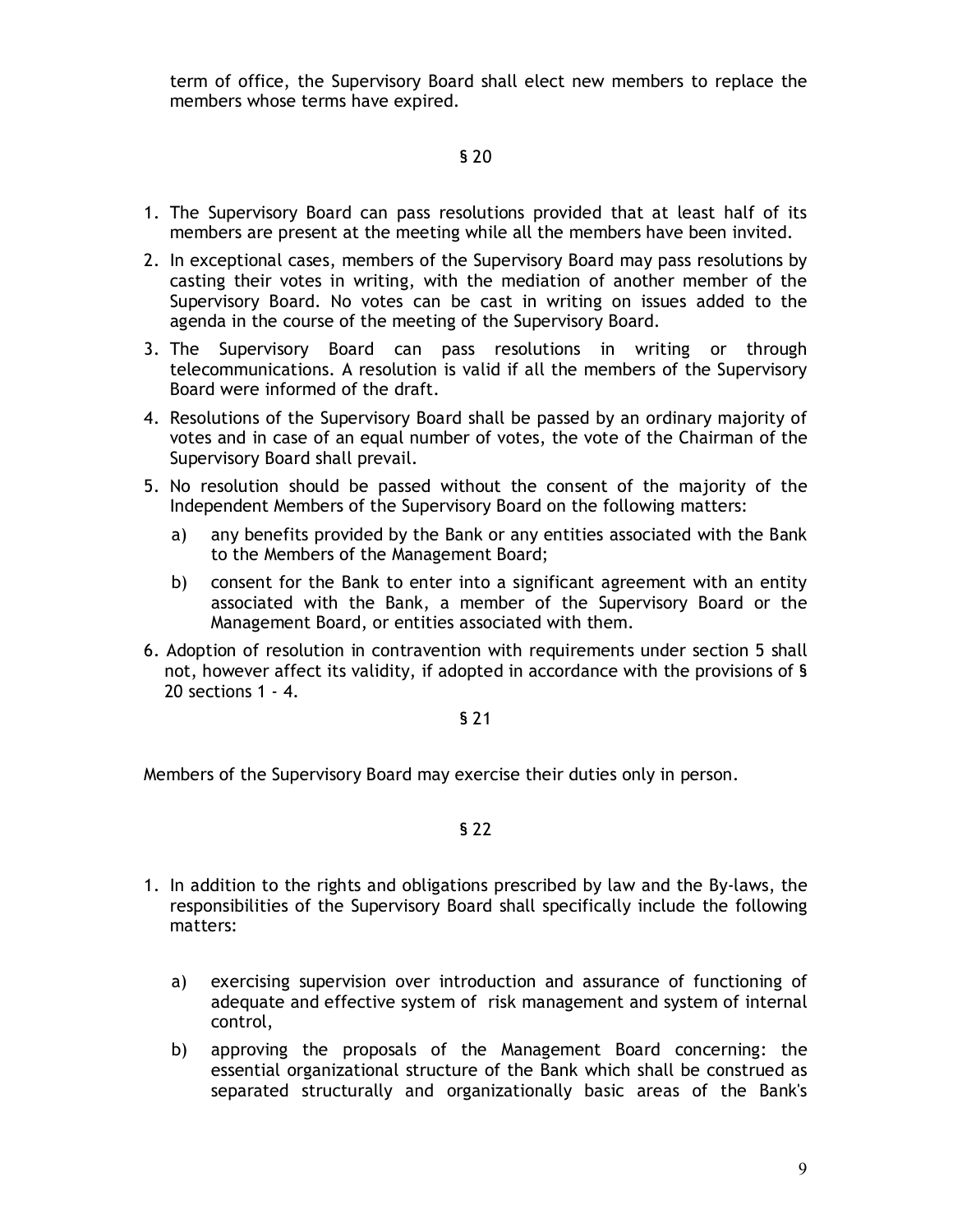operation reporting to particular members of the Management Board and internal division of competences in the Management Board;

- c) approving the Bank's annual financial plans and multi-annual development plans;
- d) examination of all motions and matters subject to resolutions of the General Meeting of Shareholders;
- e) issuance or approval of rules provided for in the By-laws;
- f) defining management contracts and setting remuneration for members of the Board of Management;
- g) receipt of information on formation, acquisition, closing and disposal of branches, permanent establishments and parts of a business as well as of initiation and termination of lines of business and fields of activity in advance;
- h) approval of conclusion or amendment of each significant agreement or arrangement with the members of the Management Board or the Supervisory Board;
- i) approval of conclusion, amendment or termination of any significant affiliation agreements or cooperation treaties;
- j) receipt of information on expected deviations from the annual budget;
- k) issuing general guidelines for the Management Board regarding the level and structure of remuneration for senior management of the Bank;
- l) approval of the remuneration policy for each category of persons, whose professional activity has material impact on the Bank's risk profile;
- m) issuing opinions regarding transactions with related entities, if total expected amount of a single transaction exceeds 20% of the Bank's own funds, as defined in § 33, calculated as at 31 December of the preceding year. Opinions of the Supervisory Board will not be required in regards to derivative transactions where risk is limited through collateral posting, however, the Supervisory Board will be informed of such transactions;
- n) approval of changes at the position of a person managing the Internal Audit Department and the Compliance Department;
- o) approval of entering by the Bank into material transaction with an associated entity, to the extent as required by commonly binding provisions of law, applicable to public companies;
- p) preparation of annual report on remuneration of members of the Management Board and the Supervisory Board, to the extent as required by commonly binding provisions of law, applicable to public companies.
- 2. The Supervisory Board may appoint Standing Committees whose members shall perform their functions as Members of the Supervisory Board delegated to carry out specific supervision activities at the Bank. The scope of authority of a Committee shall be set out in a resolution of the Supervisory Board.
- 3. In particular, the Supervisory Board may appoint the following Standing Committees: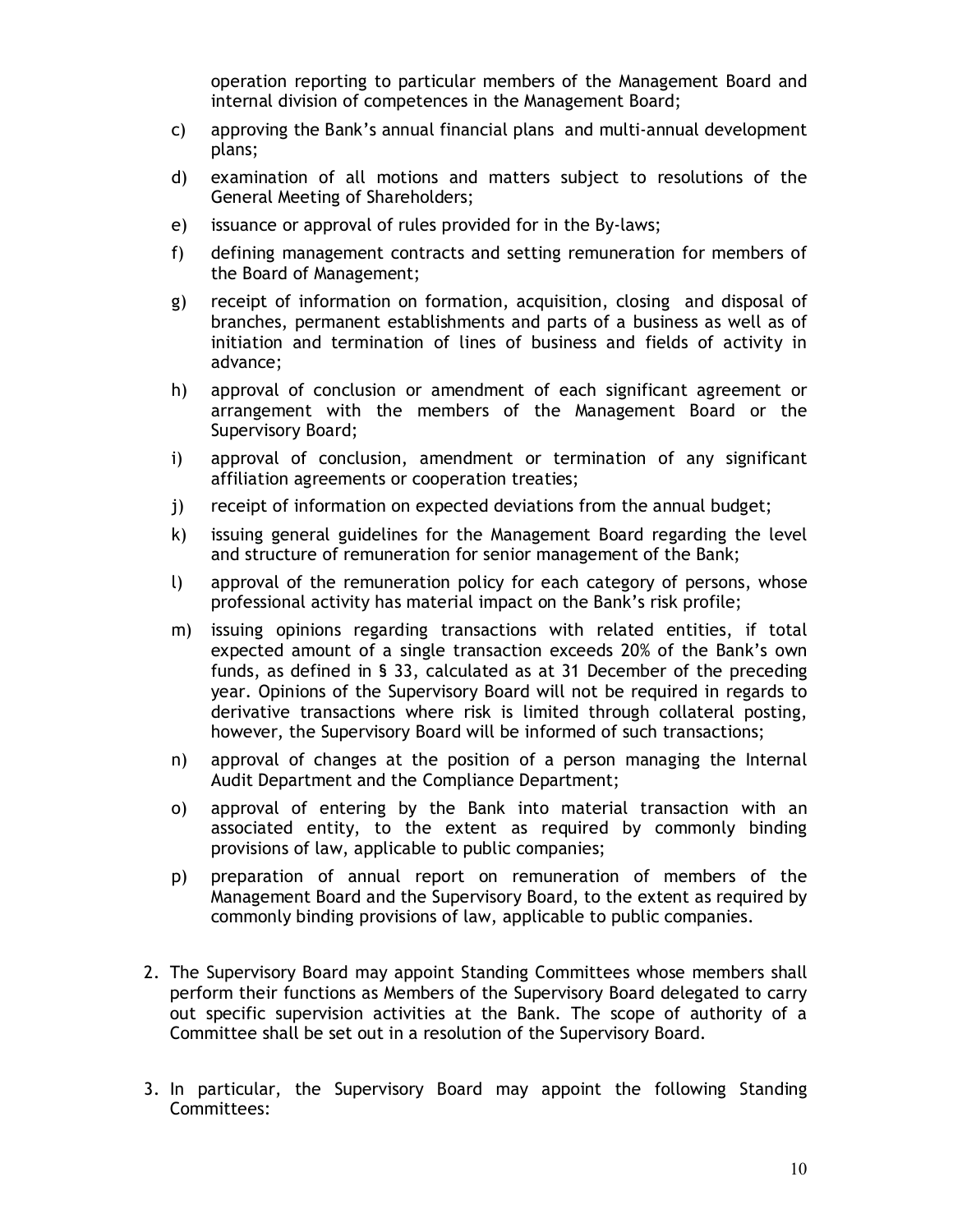- 1) the Executive and Nomination Committee, whose authority includes, among others, the following:
	- a) to exercise regular supervision of the operations of the Bank between meetings of the Supervisory Board;
	- b) authorizing the Board of Management to acquire, encumber, and sell real estate, a perpetual usufruct or part of real estate and stock and participatory shares in companies as well as other fixed assets, if the value of the said transactions exceeds 1% of the Bank's own funds as defined in § 33, as per December 31 of the preceding year. Such authorization is not required if such acquisition results from execution, bankruptcy, or negotiation procedures, or other settlements with the Bank's debtors, or in the case of sale of assets so acquired. In the case of such acquisitions, resulting from execution, bankruptcy, or negotiation procedures, or other settlements with the Bank's debtors, or in the case of sale of assets so acquired, the Board of Management is obliged to inform the Executive and Nomination Committee of any such activity;
	- c) recommending candidates to the Management Board and Supervisory Board based on the criteria for suitability of the Management Board and Supervisory Board as a whole and of individual Management Board and Supervisory Board members designated under the Suitability Policy of mBank, as well as on the diversity criteria for the composition of the Management Board and Supervisory Board,
	- d) defining the scope of duties for a candidate for the Management Board and Supervisory Board and requirements for knowledge and expertise, as well as assessing the expected time commitment necessary to perform the function,
	- e) effectuating periodic evaluation of a structure, size, composition and effectiveness of activities of the Management Board and recommending changes with this respect to the Supervisory Board;
	- f) effectuating periodic evaluation of knowledge, competence and experience of the Management Board as a whole and each of its members, as well as informing the Management Board about the results of this evaluation.
- 2) the Audit Committee, whose authority includes, among others, the following:
	- a) to formulate and present recommendations regarding election of entity entitled to audit the financial statements of the Bank by the General Meeting;
	- b) to recommend approval or rejection of financial statements by the Supervisory Board;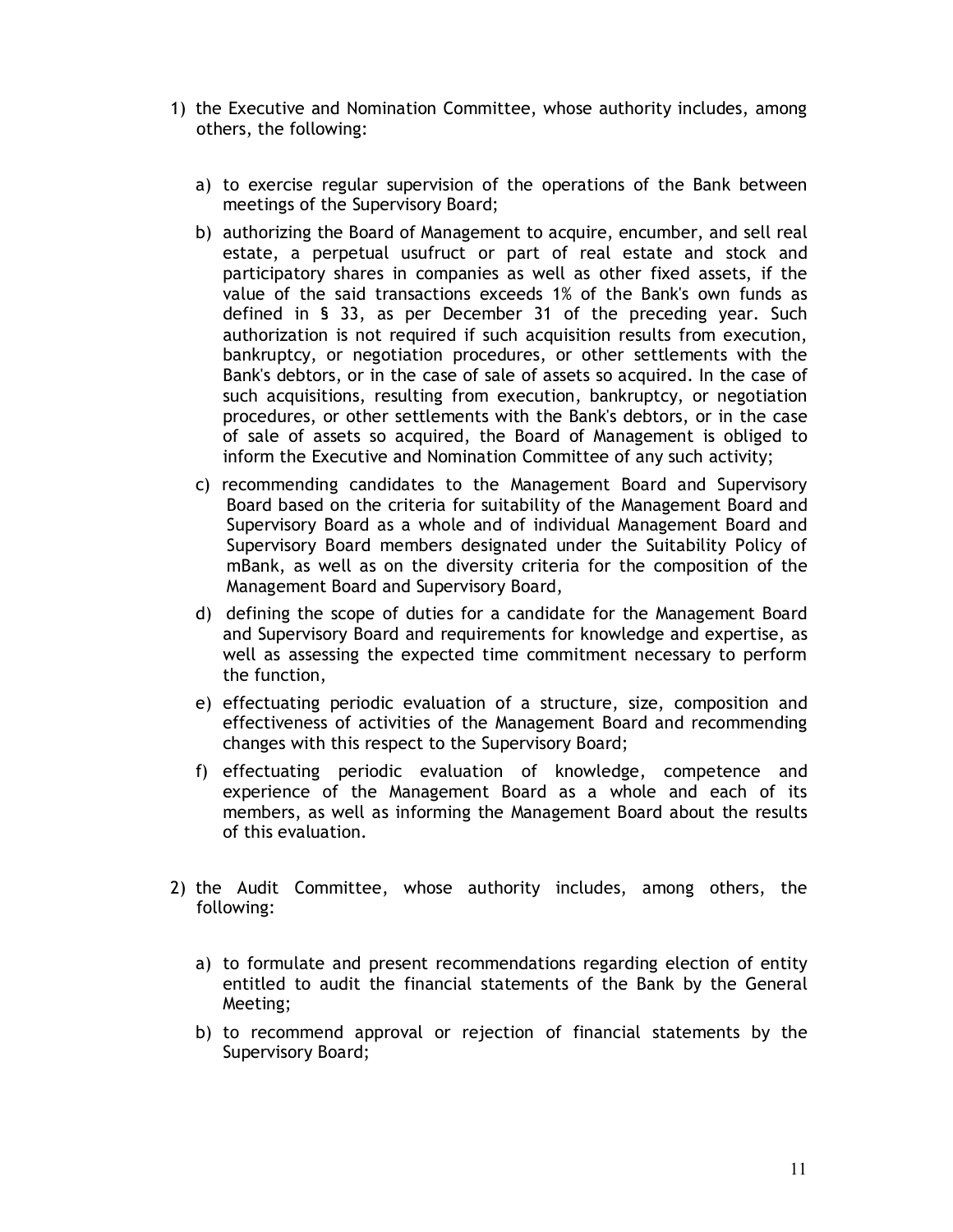- c) to monitor: the financial reporting process, effectiveness of internal control and risk management systems, as well as internal audit and financial audit activities ;
- d) to recommend to the Supervisory Board acceptance or refusal of acceptance for appointment and dismissal of a person managing the Internal Audit Department and the Compliance Department;
- e) to prepare policies and procedures regarding election of entity entitled to audit financial statements of the Bank, as well as providing by this entity of permitted non-audit services.
- 3) The Risk Committee, whose authority includes, among others, the following:
	- a) exercising regular supervision of credit risks, market risks, liquidity risks and non-financial risks, including operational risk, as well as recommending to approve individual counterparty risk according to parameters defined by the Supervisory Board from time to time;
	- b) to recommend approval or disapproval to the Supervisory Board for transactions between the Bank and the Members of the Bank's bodies, as provided by the Banking law.

The Supervisory Board is entitled to define afore mentioned parameters, further rights and authorities of the Risk Committee.

- 4) The Remuneration Committee, whose authority includes, among others, the following:
	- a) to review principles and amounts of remuneration of Members of the Management Board, including the setting of relevant amounts,
	- b) to table opinions concerning approval for Members of the Management Board to engage in competitive activity,
	- c) issuing recommendations to the Supervisory Board regarding: general guidelines for the Management Board on the level and structure of remuneration for the senior management of the Bank and the remuneration policy for each category of persons, whose professional activity has material impact on the Bank's risk profile,
	- d) monitoring the level and structure of remuneration of the senior management,
	- e) issuing opinions and monitoring the remuneration policy adopted by the Bank and assisting the Bank's bodies in matters regarding development and implementation of this policy.
- 5) The IT Committee, whose authority includes, among others, the following:

a) to exercise regular supervision of the IT and IT security of the Bank between meetings of the Supervisory Board;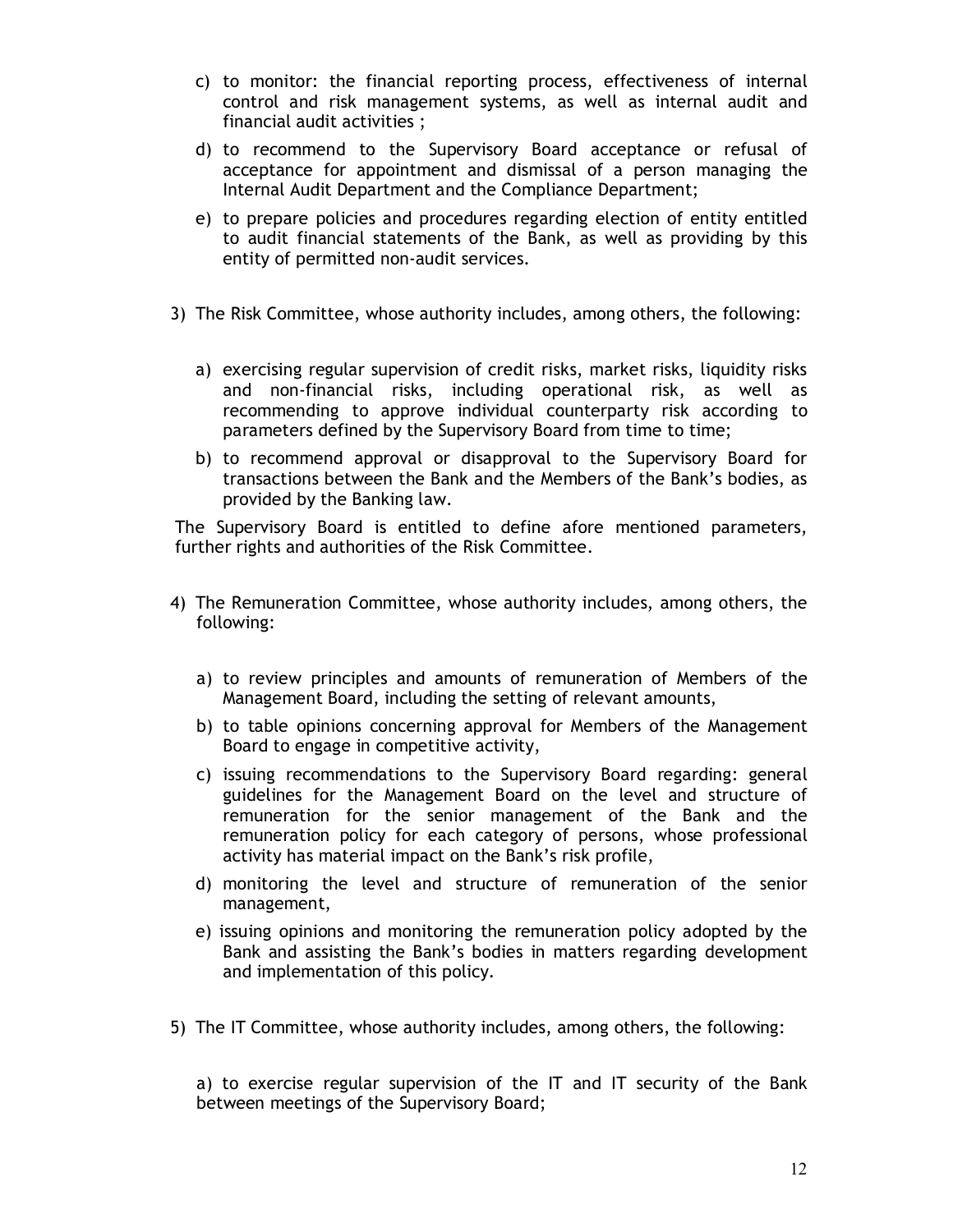b) to analyse the periodic reports for the Supervisory Board regarding IT and IT security;

c) to present to the Supervisory Board conclusions from the analysis of the periodic reports on IT and IT security.

- 4. The Audit Committee shall include at least three members, however at least one member of the Audit Committee shall have knowledge and skills in accounting or audits of financial statements. Majority of members of the Audit Committee, including its Chairman, shall be Independent Supervisory Board Members.
- 5. The Standing Committees of the Supervisory Board shall report to the Supervisory Board with annual reports. The Bank shall make the report available to the shareholders before the General Meeting.

## § 23

The Supervisory Board appoints and dismisses the President of the Board of Management, the Deputy Presidents, and other members of the Board of Management in keeping with the provisions of the Banking Law.

## § 24

Meetings of the Supervisory Board shall be held as required, at least three times each accounting year.

# **BOARD OF MANAGEMENT**

- 1. The Board of Management is composed of at least three members appointed for a joint term of office of 5 years. Members of the Board of Management shall possess knowledge, skills and experience adequate for fulfilling their function and duties entrusted to them and shall guarantee the proper fulfilment of these duties. At least half of the members of the Management Board, including the President of the Management Board, shall hold Polish citizenship, permanently reside in Poland, speak Polish and have experience on the Polish market which can be used in management of the Bank.
- 2. The Board of Management is composed of the President of the Board of Management and other members of the Board of Management. The Supervisory Board may entrust members of the Board of Management with the function of the First Deputy President or a Deputy President of the Board of Management.
- 3. The term of a member of the Board of Management shall expire at the latest on the General Meeting that approves the financial statements for the last full accounting year of the term of office of the Board of Management.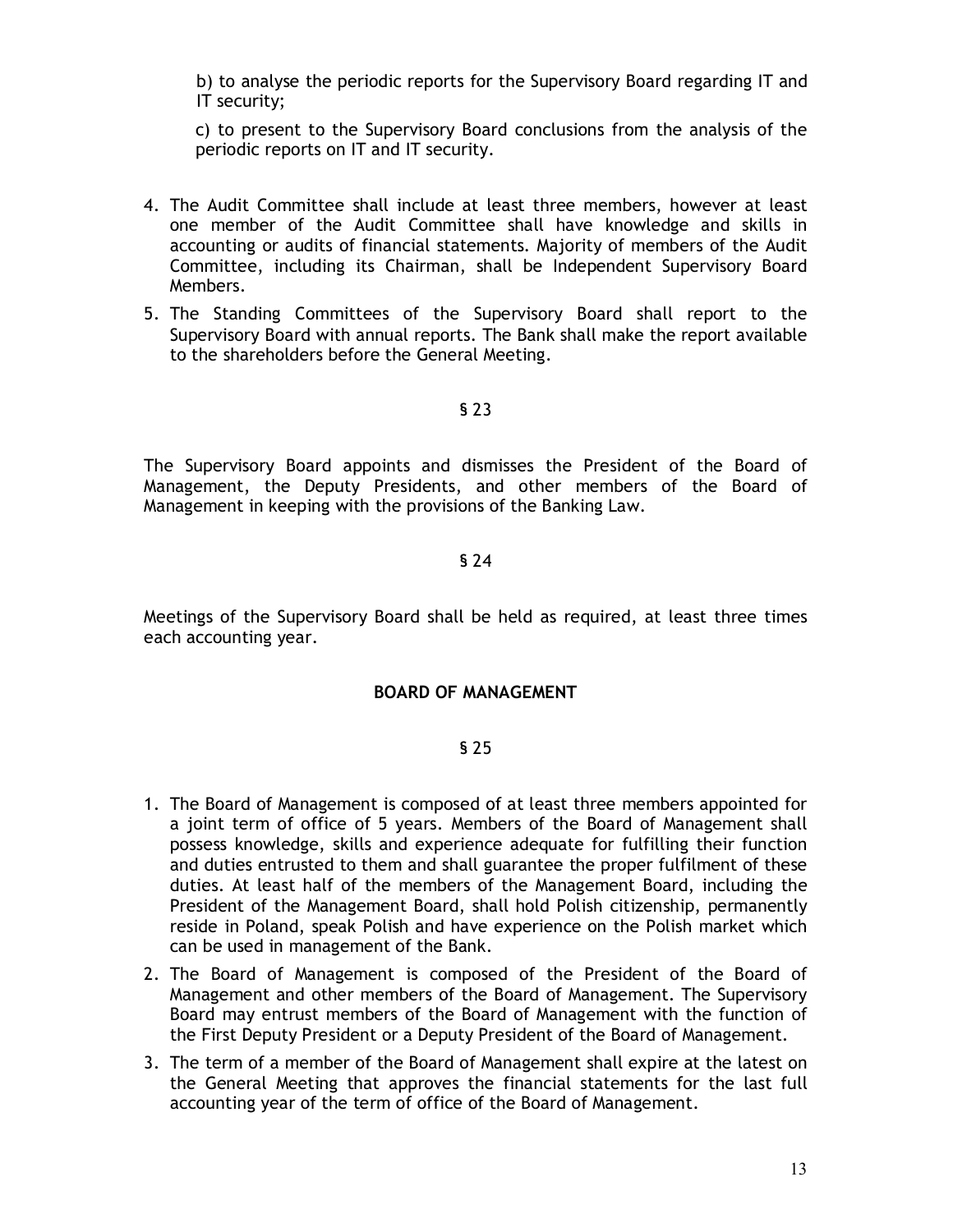- 4. The term of a member of the Board of Management shall also expire in the case of death, resignation, or recalling of the member from the Board of Management.
- 5. The term of a member of the Board of Management appointed before the end of the term of office shall expire on the expiration of the terms of the other members of the Board of Management.

## § 26

- 1. The Board of Management directs the Bank's business and represents the Bank, including decisions regarding the acquisition, encumbering or disposal of real estate, a perpetual usufruct or part of real estate, subject to § 22 section 3.1 letter b). The Management Board defines the guidelines for the activity of the Bank, especially as activities subject to risks, such as the credit policy, the investment policy, assets and liabilities management and the guarantee policy are concerned.
- 2. Resolutions of the Board of Management shall be passed by an ordinary majority of the votes of the members of the Board of Management present at the meeting of the Board of Management; if there is an equal number of votes, the vote of the President of the Board of Management shall prevail.
- 3. In exceptional cases, members of the Management Board may pass resolutions by casting their votes in writing, with the mediation of another member of the Management Board. No votes can be cast in writing on issues added to the agenda in the course of the meeting of the Management Board.
- 4. The Management Board can pass resolutions in writing or through telecommunications. A resolution is valid if all the members of the Management Board were informed of the draft.
- 5. The Board of Management acts in accordance with regulations approved by the Supervisory Board. These regulations shall determine, among others, matters which require collective examination and decision by the Board of Management.

- 1. The President of the Board of Management heads the work of the Board of Management. The responsibilities of the President include, among others:
	- 1) heading the Board of Management,
	- 2) representing the Bank,
	- 3) issuing internal regulations and instructions, rules, and other provisions that regulate the Bank's activities, however if required by a provision of law or internal regulation of the Bank, such internal regulations and instructions, rules, and other provisions should be based on a prior resolution of the Board of Management with this respect,
	- 4) division of competences among the Management Board Members and subordinate Managing Directors, based on a resolution of the Board of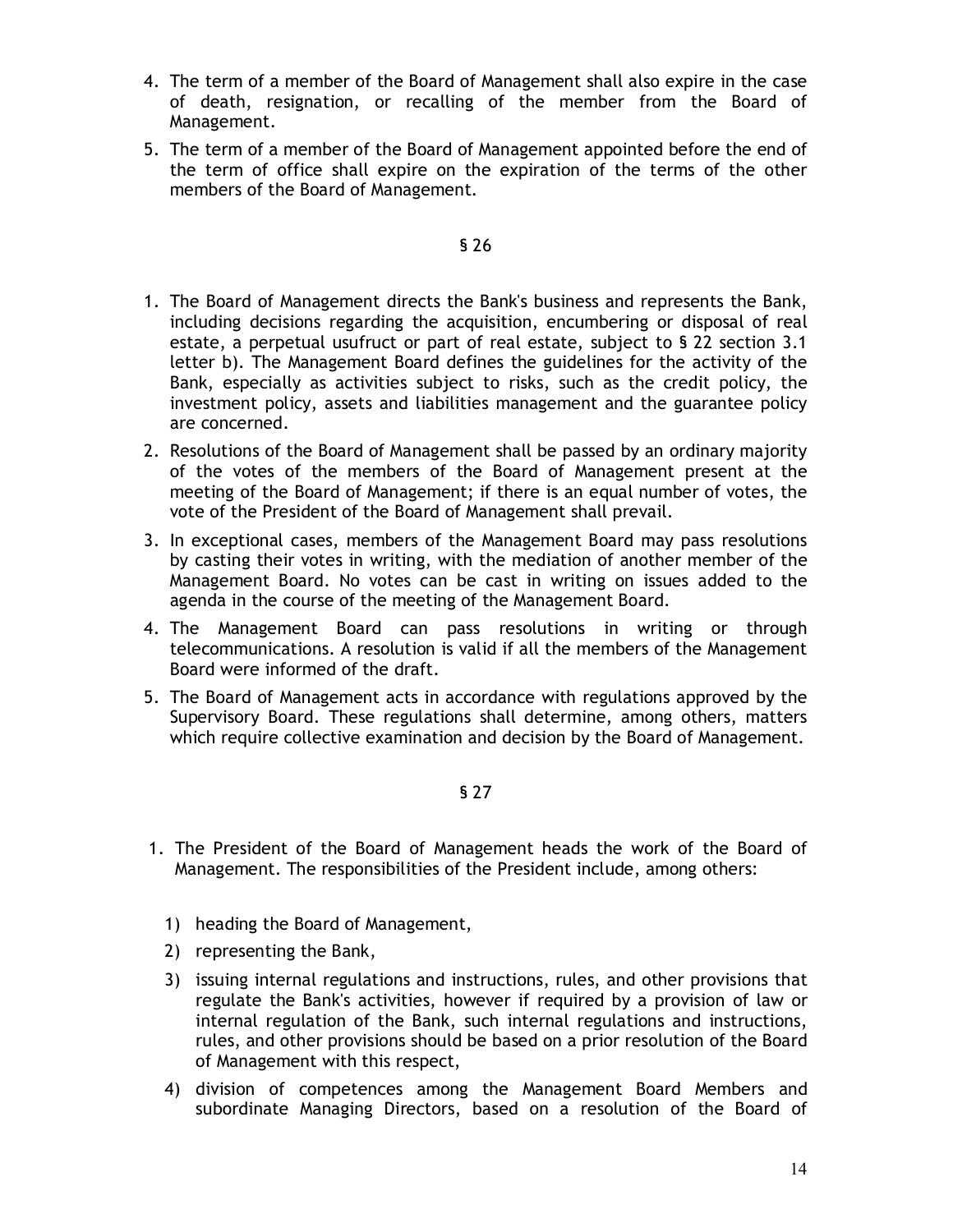Management, however no resolution with this respect can be passed without the consent of the President of the Board of Management and it requires approval from the Supervisory Board.

2. The Management Board Member responsible for the development and implementation of the Bank's credit policy and for the management of the Bank's credit and financial risk shall be appointed upon the approval of the Financial Supervision Commission.

## § 28

- 1. Members of the Board of Management direct the Bank's activities in accordance with the regulations for the Board of Management.
- 2. Members of the Board of Management may be entrusted by the President of the Board of Management with supervision over specific areas of the Bank's activities.

#### § 29

- 1. Appointment of a procurator (prokurent) is only allowed upon the approval of all members of the Board of Management.
- 2. A power of attorney shall be granted by two members of the Management Board acting jointly or by one Management Board member acting jointly with the procurator or by two procurators acting jointly.
- 3. Procuration may be revoked by each Management Board member acting individually.

- 1. The following persons are entitled to make statements of will with respect to property rights and obligations of the Bank:
	- 1) within the competence of the Board of Management each member of the Board of Management Board acting jointly with another member of the Board of Management or with a procurator or proxy acting within the granted power of attorney;
	- 2) procurators (prokurenci) jointly with a Member of the Management Board, another procurator or proxy acting within the limits of the power of attorney granted thereto, within their powers under procuration regulations;
	- 3) proxies-under general powers of attorney and specific powers of attorney applicable to actions of a given type and given actions. Proxies act singlehandedly or jointly, within their powers.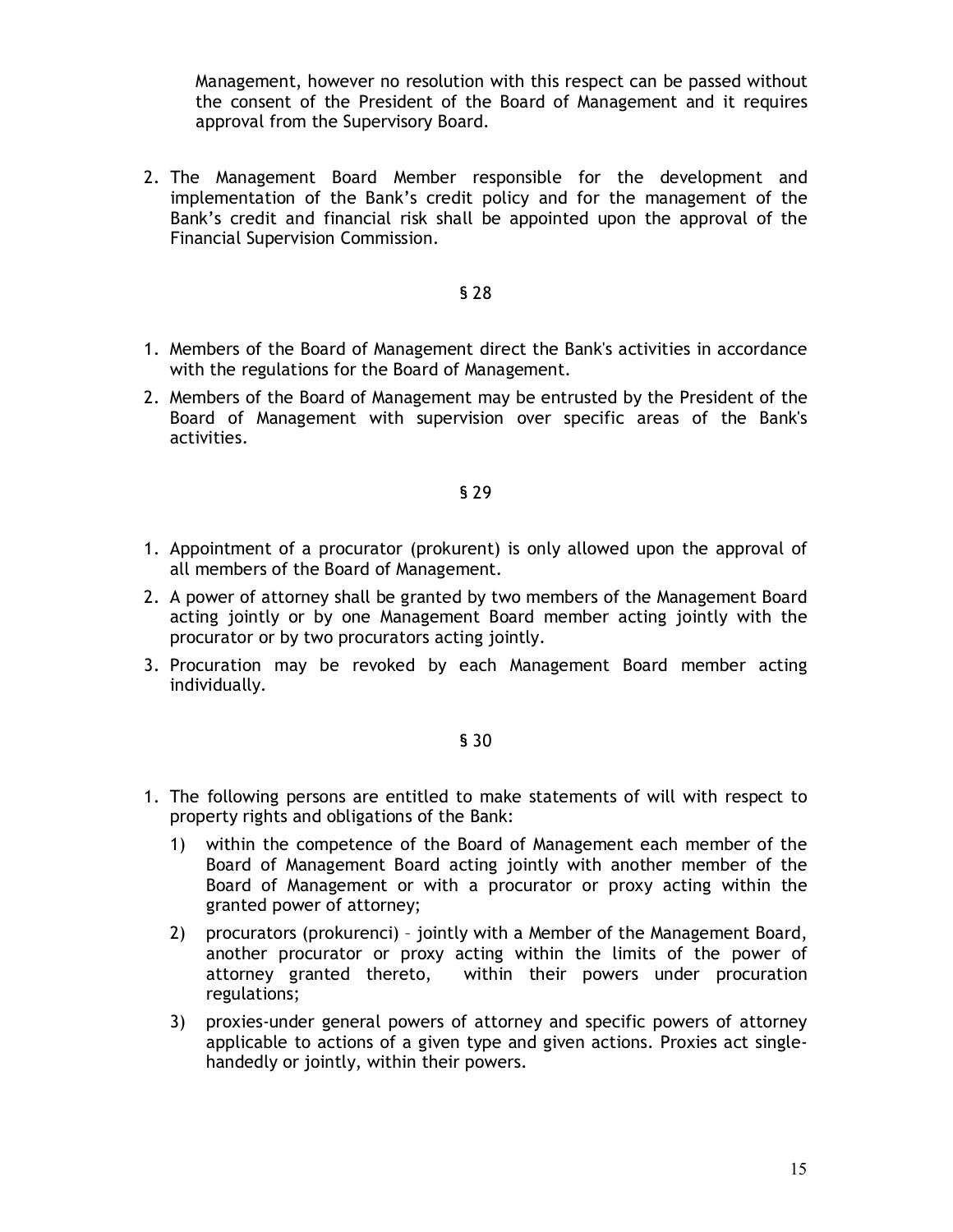2. Persons authorized to act on behalf of the Bank shall not be personally liable to third parties for obligations assumed on behalf of the Bank, provided that they act within their powers.

## § 30a

- 1. Decisions to incur obligations or to dispose of assets whose total value in relation to one entity exceeds 5% of the Bank's own funds shall require a resolution of the Management Board, subject to section 2 below.
- 2. By way of its resolution the Management Board may authorise the standing committees, appointed on the basis of § 8a section 3, or relevant persons within the Bank, to decide on incurring obligations or disposing of assets, resulting from the normal conduct of business, whose total value in relation to one entity exceeds 5% of the Bank's own funds. The respective resolution of the Management Board shall determine the scope of authorisation and the manner of adopting decisions by the authorised committees or relevant persons.
- 3. Subject to fulfillment of other requirements stipulated in the By-laws, acquiring, encumbering, and selling real estate, a perpetual usufruct or part of real estate and stock and participatory shares in companies as well as other fixed assets, shall require a resolution of the Management Board, if the value of the said transactions exceeds 1% of the Bank's own funds as defined in § 33, as per December 31 of the preceding year, unless such acquisition results from execution, bankruptcy, or negotiation procedures, or other settlements with the Bank's debtors, or in the case of sale of assets so acquired.

## § 30b

- 1. The Bank's internal legislation shall be issued in the form of:
- a) policies by the standing committees, appointed on the basis of § 8a section 3, Management Board or Management Board and Supervisory Board,
- b) regulations by the President of the Management Board,
- c) circular letters by the Management Board Members, Managing Directors or directors of organisational units of the Bank,
- d) organisational rules of organisational units of the Bank by the Management Board Members or Managing Directors,
- e) work procedures by the Management Board Members, Managing Directors or directors of organizational units of the Bank.
- 2. Detailed rules of issuing internal legislation of the Bank are specified in a relevant regulation on internal legislation.

§ 31

1. The annual balance sheet and profit and loss account are audited by a certified auditing firm, elected of the General Meeting.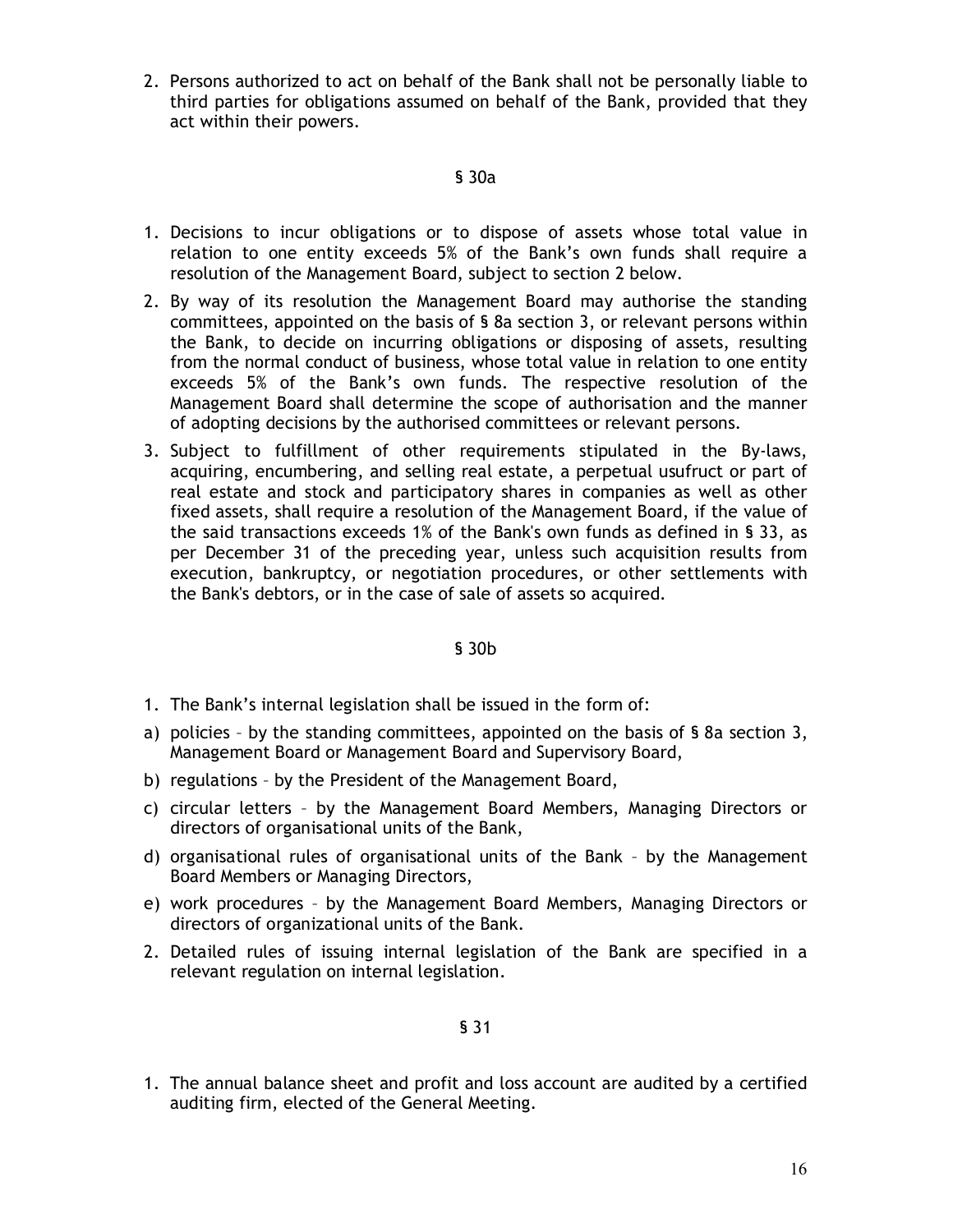2. The certified auditing firm presents its report and recommendations to the Supervisory Board which presents them to the General Meeting.

# § 31a

- 1. The Bank has an internal control system which aims at ensuring:
	- 1) effectiveness and efficiency of operations of the Bank,
	- 2) reliability of financial reporting,
	- 3) compliance with the principles of risk management in the Bank,

4) compliance of operations of the Bank with provisions of law, internal regulations and market standards.

- 2. The Management Board is responsible for planning, introducing and assuring of adequate and effective internal control system. The Supervisory Board supervises introduction of internal control system and evaluates its adequacy and effectiveness.
- 3. The Bank's internal control system includes:

1) controlling function aiming at ensuring the observance of controlling mechanism regarding in particular risk management in the Bank, which includes posts, groups of people and/or organisational units responsible for realisation of tasks attached to this function,

2) compliance unit (Compliance Department) responsible for identification, assessment, controlling and monitoring of the Bank's compliance risk with provisions of law, internal regulations and market standards, as well as presenting reports to this extent,

3) independent unit of internal audit (Internal Audit Department) responsible for independent and objective revision and assessment of adequacy and effectiveness of the risk management system and internal control system, excluding the internal audit unit.

- 4. The Internal Audit Department and the Compliance Department shall prepare regular reports on its work for the Management Board and the Supervisory Board.
- 5. Detailed principles of internal control system are specified in the relevant internal regulation issued by the President of the Management Board based on a resolution by the Management Board and the Supervisory Board.
- 6. The Internal Audit Department and the Compliance Department are supervised directly by the President of the Management Board.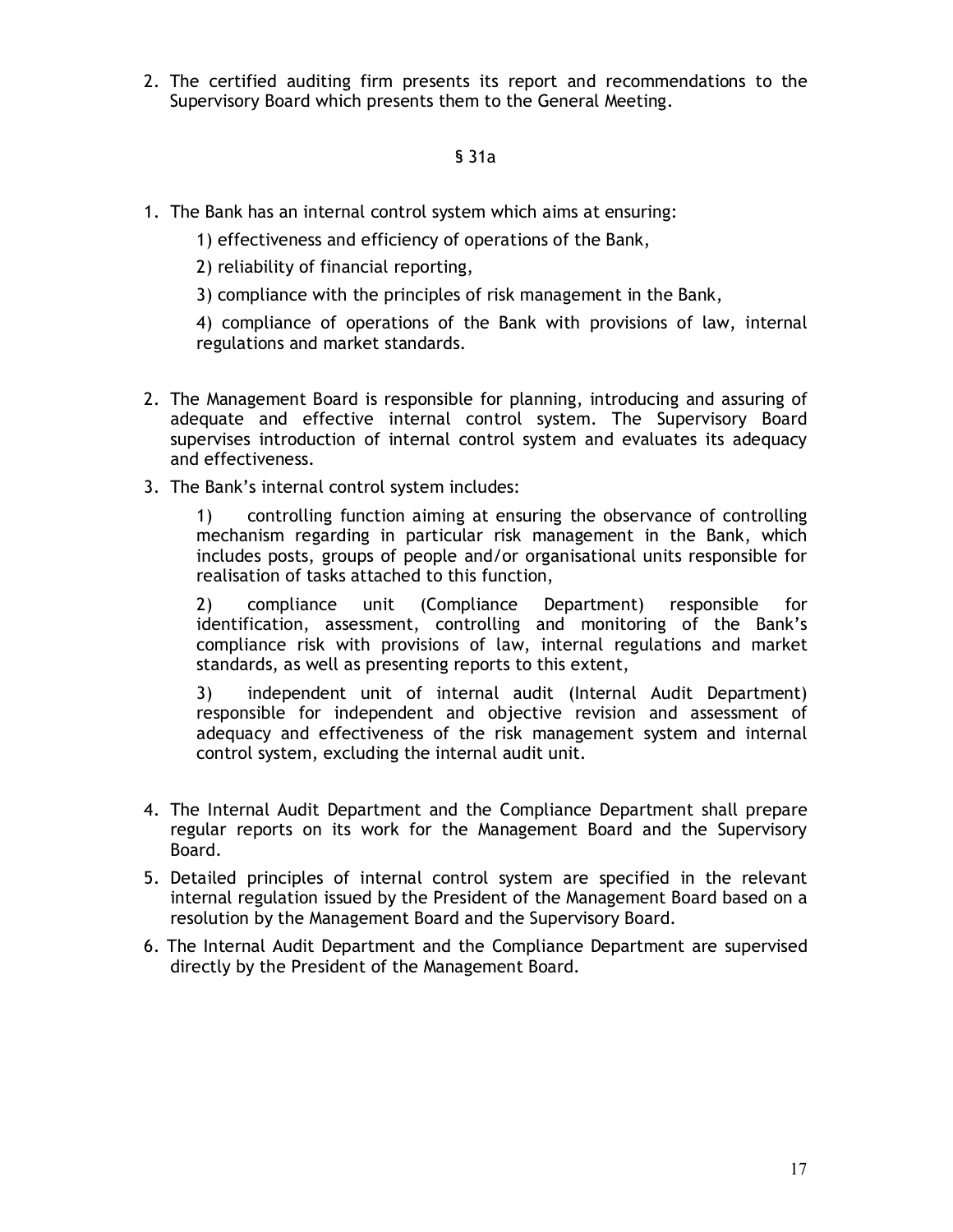# § 32

The Bank conducts independent financial management according to annual financial plans approved by the Supervisory Board. The Board of Management defines detailed financial guidelines.

## § 33

- 1. The Bank's own funds include:
- 1) share capital,
- 2) supplementary capital,
- 3) reserve capital,
- 4) general banking risk reserve,
- 5) retained profit from previous years,

6) net profit for the current reporting period, calculated in accordance with the accounting principles currently in force,

7) other items of own capital:

- a) valuation of financial instruments classified as of measured at fair value through other comprehensive income,
- b) valuation of financial instrument representing cash inflows hedge,
- c) exchange rate differences on the conversion of shares in foreign entities,
- d) actuarial gains and losses related to post-employment benefits as the result of changes in actuarial assumptions,
- e) share in profits (losses) of entities under the equity method.
- 2. The Bank shall create specific funds, including a Company Social Benefits Fund.

## § 34

The share capital amounts to PLN 169,468,160 (one hundred sixty nine million four hundred sixty eight thousand one hundred and sixty) and is divided into 42.367.040 (forty two million three hundred sixty seven thousand and forty) registered and bearer shares with a nominal value of PLN 4 (four) per share.

## § 34a

The Bank has made the following conditional increasing of its share capital: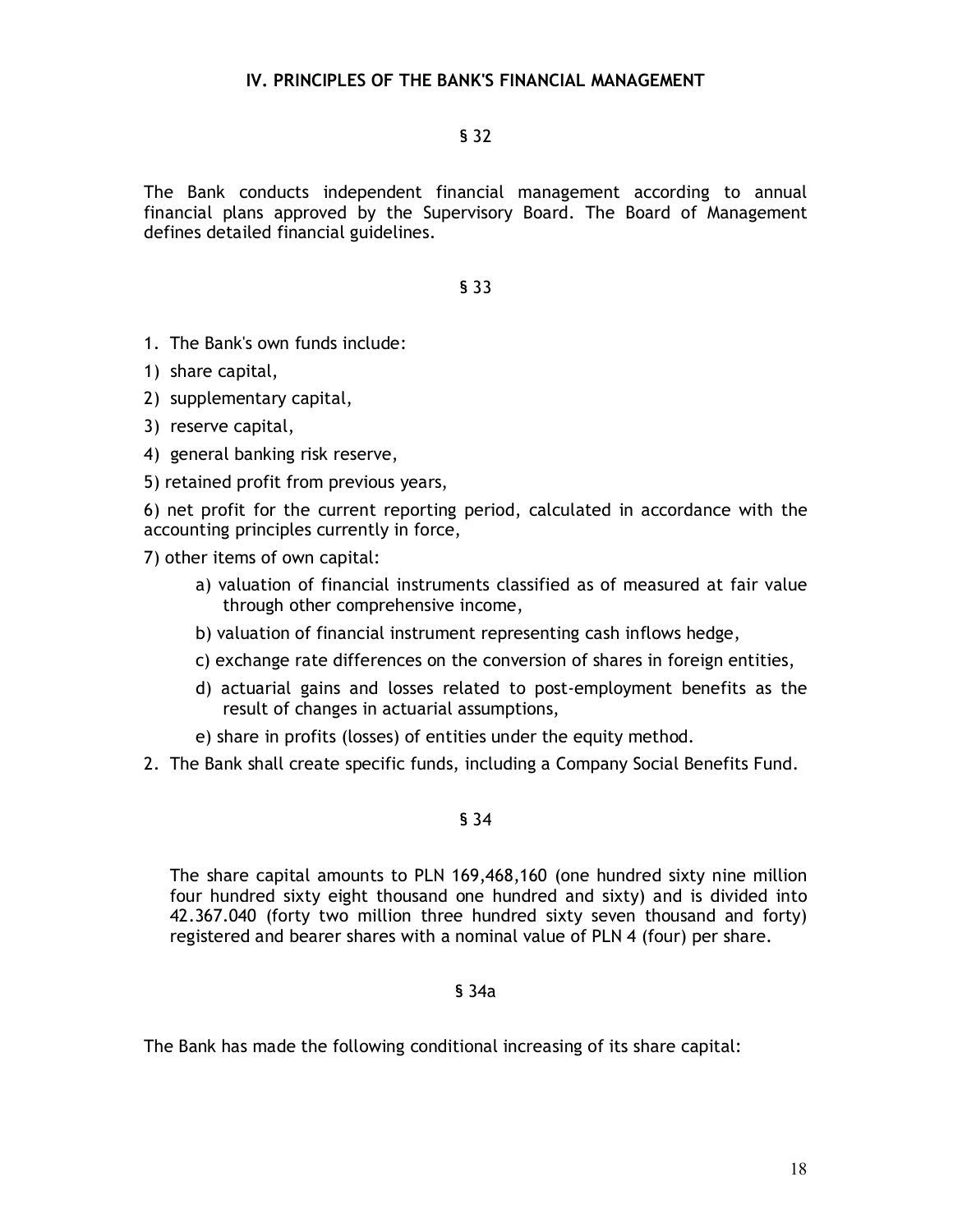- a) Pursuant to the resolution on issuing series A bonds with the priority warrant to take up shares and upon the conditional increasing of the share capital by issuing shares, with the exclusion of the right of the hitherto existing shareholders to take up the shares, adopted by the General Meeting on May 21, 2003, the Bank's share capital has been conditionally increased by PLN 1,918,000 (one million nine hundred eighteen thousand) by issuing 479,500 (four hundred seventy nine thousand five hundred) ordinary bearer's shares of the nominal value being PLN 4 (four) each share;
- b) Pursuant to the resolution on issuing series B bonds with the priority warrant to take up shares and upon the conditional increasing of the share capital by issuing shares, with the exclusion of the right of the hitherto existing shareholders to take up the shares, adopted by the General Meeting on May 21, 2003, the Bank's share capital has been conditionally increased by PLN 2,000,000 (two million) by issuing 500,000 (five hundred thousand) ordinary bearer's shares of the nominal value being PLN 4 (four) each share;
- c) On the basis of the resolution concerning issue of series C1, C2, C3, C4, C5, C6, C7, C8, C9, C10 bonds with priority rights for acquisition of shares and the conditional share capital increase by way of issue of shares, with acquisition of shares by existing shareholders excluded, adopted by the General Meeting on 14 March 2008, the share capital of the Bank has been conditionally increased by PLN 2,200,000 (two million two hundred thousand złoty) through issue of 550,000 (five hundred fifty thousand) ordinary bearer shares with a nominal value of PLN 4.00 (four złoty) each;
- d) On the basis of the resolution concerning issue of series D bonds with priority rights for acquisition of shares and the conditional share capital increase by way of issue of shares, with acquisition of shares by existing shareholders excluded, adopted by the General Meeting on 27 October 2008, the share capital of the Bank has been conditionally increased by PLN 2,800,000 (two million eight hundred thousand złoty) through issue of 700,000 (seven hundred thousand) ordinary bearer shares with a nominal value of PLN 4.00 (four złoty) each;
- e) Pursuant to Resolution of the Annual General Meeting of 9 May 2018 on the Issue of Subscription Warrants, Conditional Share Capital Increase with Divestment of the Existing Shareholders' Pre-emptive Right to Subscription Warrants and Shares, Change of the Company's By-Laws and on Applying for Admission of Shares to Trading on the Regulated Market, and Dematerialisation of Shares, the share capital of the Bank has been conditionally increased by PLN 3,736,000 (three million seven hundred thirty six thousand) by way of issue of 934,000 (nine hundred thirty four thousand) ordinary bearer shares with a face value of PLN 4.00 (four) each.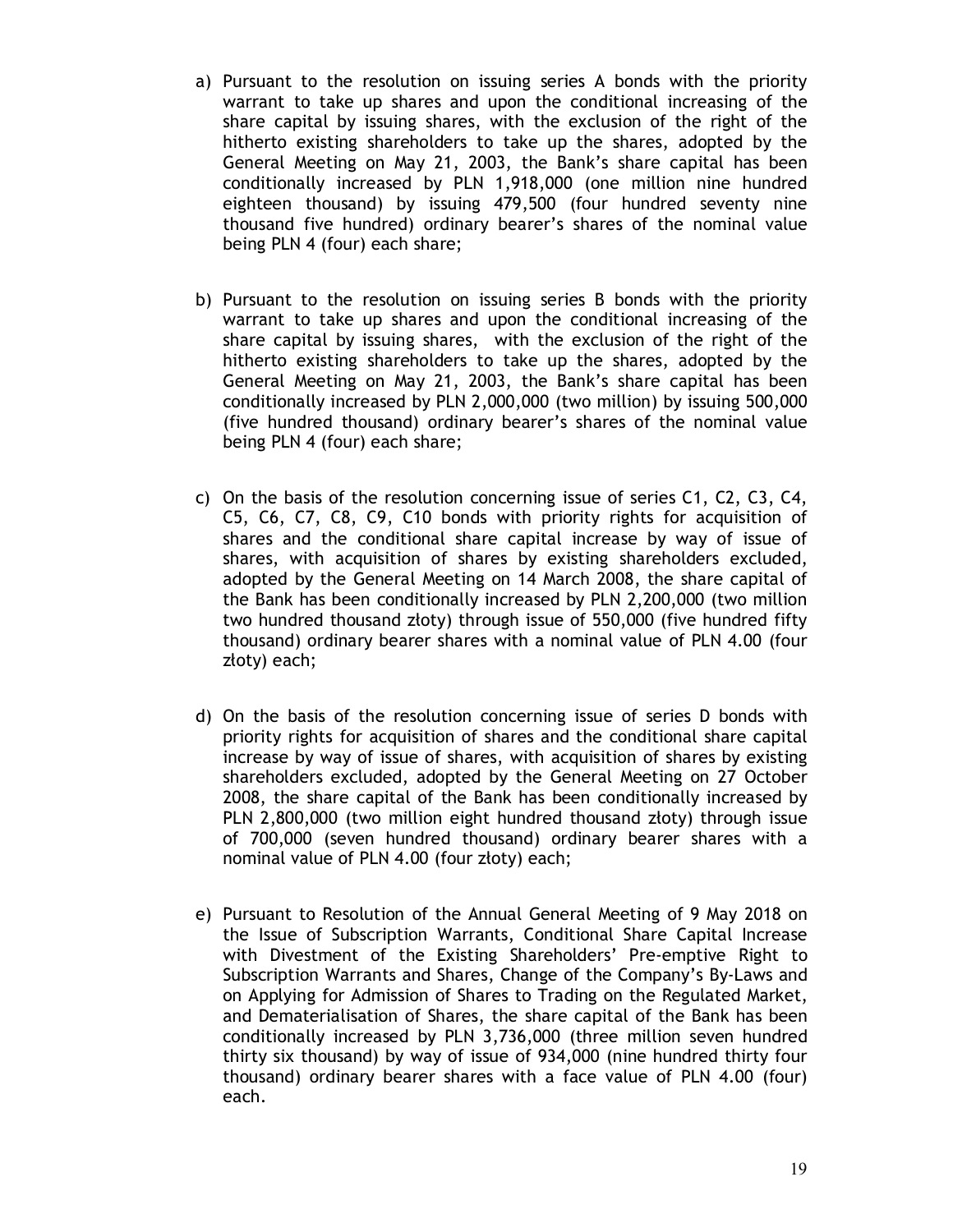§ 35

The share capital may be increased by issuing new shares or by raising the nominal value of the existing shares.

## § 35a

1. The Management Board shall be authorized to increase the share capital of the Bank by the amount not higher than PLN 60,000,000 (in words: sixty million) by way of single or repeated share capital increase within the limits indicated above by way of bearer shares issue (hereinafter the "**authorized capital**").

2. The authorization described in point 1 above shall expire after three years from the date the amendments to the By-laws of the Bank including the authorized capital are entered into the register of entrepreneurs of the National Court Register.

3. The Management Board of the Bank shall be authorized to increase the share capital within the limits of the authorized capital provided the Supervisory Board gives its consent to such capital increase and an appropriate resolution in the form of a notarial deed is adopted by the Management Board.

4. The Management Board of the Bank shall be authorized to set detailed conditions and ways of subscription of shares issued in connection with the share capital increase within the limits of the authorized capital and in case of decision to issue shares within an open or closed subscription, and in particular to:

- set the time limit to open and close the share subscription,

- set the conditions and ways to subscribe for shares,

- allocate shares, including allocation of shares not taken up upon exercising the preemptive right.

5. The resolutions of the Management Board on fixing the issue price of shares issued within the limits of the authorized capital shall require consent of the Supervisory Board of the Bank.

6. The Management Board of the Bank is not authorized to divest a shareholder of the preemptive right (in whole or in part) as regards shares issued within the share capital increase within the limits of the authorized capital.

7. The Management Board of the Bank shall issue shares within the share capital increase exclusively for cash contributions.

8. The Management Board of the Bank shall not issue preference shares or shares carrying personal preferences within the share capital increase within the limits of the authorized capital.

9. Unless provisions of law or this paragraph state otherwise, the Management Board is authorized to decide on all matters connected with the share capital increase within the limits of the authorized capital, and in particular to: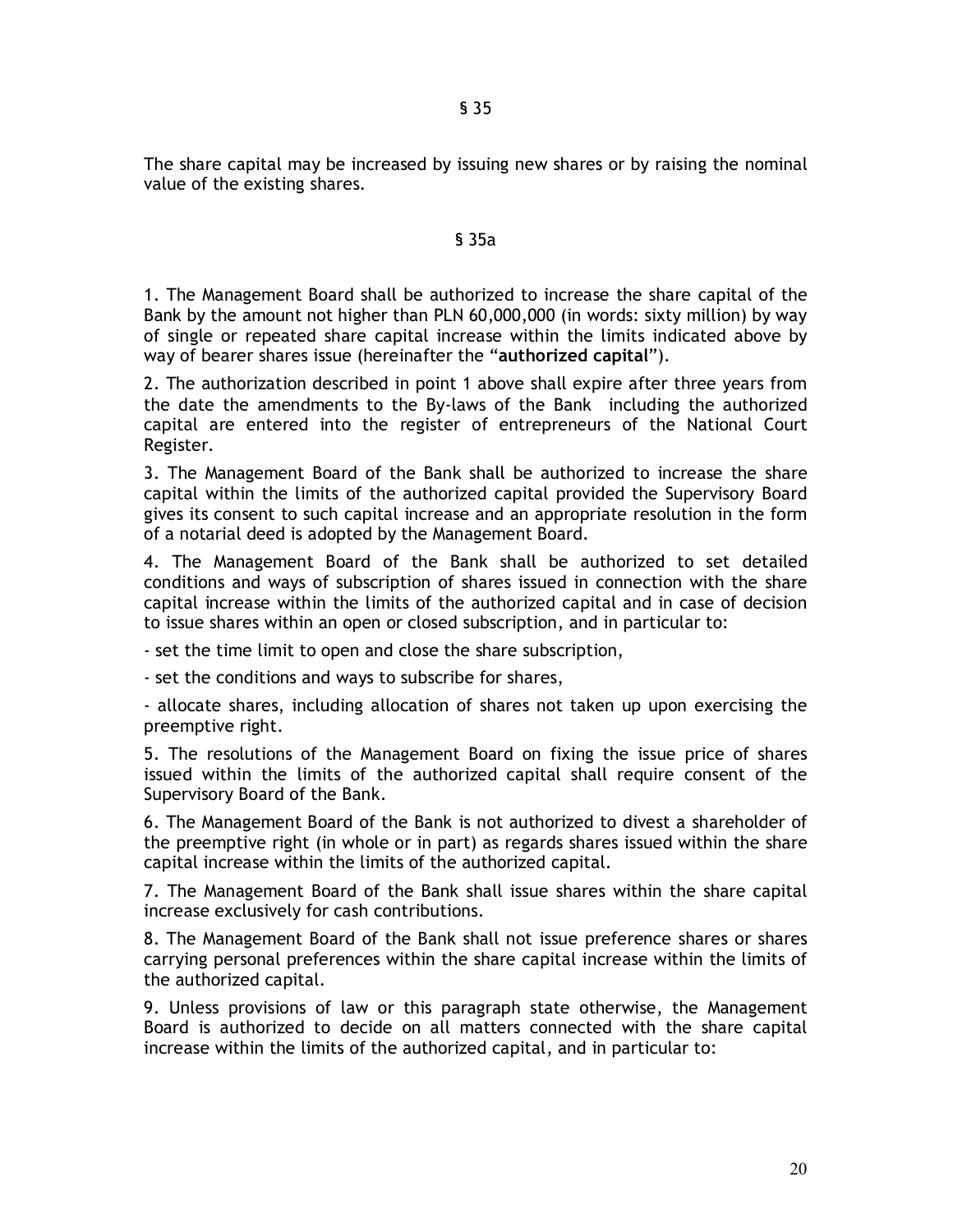1) conclude standby commitment underwriting agreements, firm commitment underwriting agreements or other agreements securing the success of the share issue,

2) take all necessary actual and legal steps to admit shares to trading on the regulated market operated by *Giełda Papierów Wartościowych S.A.* (Warsaw Stock Exchange), including submitting all necessary applications, documentation or notifications to the Polish Financial Supervision Authority and to perform appropriate acts, submit all necessary applications, documentation or notifications in order to admit shares to trading on the regulated market operated by *Giełda Papierów Wartościowych S.A.* (Warsaw Stock Exchange).

3) adopt resolutions and take all other necessary actual and legal steps as regards dematerialization of shares and to conclude agreements for registration and dematerialization of shares with *Krajowy Depozyt Papierów Wartościowych S.A.* (Central Securities Depository of Poland).

# § 35b

- 1. Shares of the Bank can be cancelled following their prior purchase by the Bank with the approval of the shareholder (voluntary cancellation) or without the approval of the shareholder under the provisions of the Code of Commercial Partnerships and Companies.
- 2. Voluntary cancellation of shares of the Bank can be made with or without compensation.
- 3. Upon a motion of the Management Board approved by the Supervisory Board, the General Meeting adopts a resolution concerning the cancellation of shares, a resolution to cancel shares, a resolution to reduce the share capital, and a resolution concerning relevant amendments of the Bank's By-laws. Authority not reserved for other authorities of the Bank under a resolution of the General Meeting or the By-laws rests with the Management Board.
- 4. The General Meeting adopts a resolution concerning the cancellation, defining the terms and conditions of the purchase of the shares by the Bank, in particular the amount allocated for the purchase of the shares to be cancelled and the sources of financing. After the purchase of the shares, the General Meeting adopts resolutions to cancel the shares and to reduce the share capital as per Art. 360.1 of the Code of Commercial Partnerships and Companies.
- 5. Reduction of the share capital of the Bank through the cancellation of some of its shares is not allowed if the share capital after the reduction were less than the amount set as the minimum share capital required to establish a Bank with its registered office in the Republic of Poland under legal regulations.

## § 36

Supplementary capital is built from the net profit generated in the accounting year and from the surplus gained in the issue of shares above the nominal value that remains when the cost of the issue is covered; its purpose is to cover balance-sheet losses which may arise in connection with the Bank's activities. In the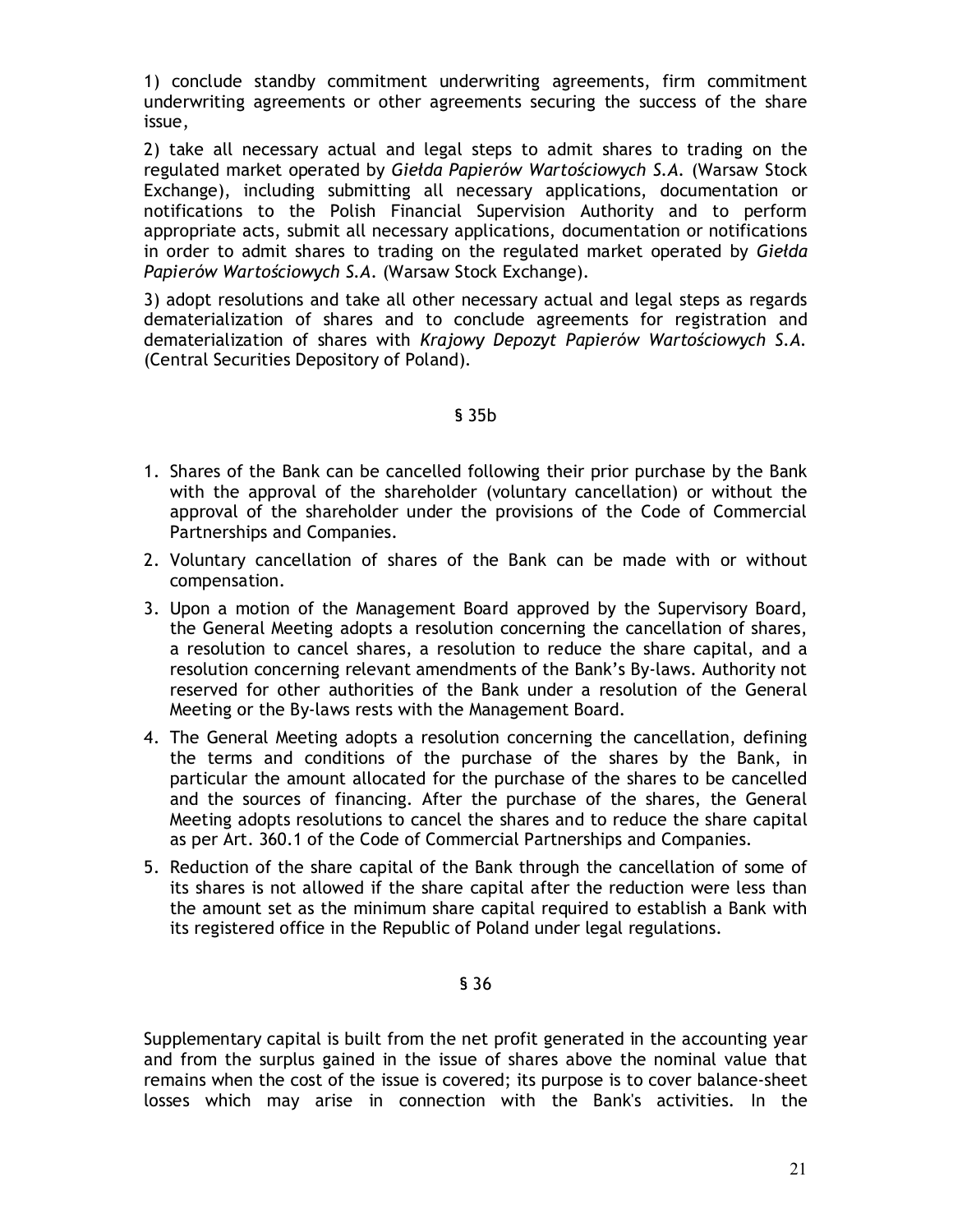supplementary capital the Bank also reflects settlements from incentive programmes based on shares of the Bank, in accordance with the accounting principles currently in force.

## § 37

Reserve capital is built from a part of the annual net profit, separate from the supplementary capital, with the purpose of covering specific losses and expenses of the Bank or for other purposes. In the reserve capital the Bank also reflects the valuation of incentive programmes based on shares of the Bank, in accordance with the accounting principles currently in force.

## § 38

The General Meeting takes decisions on utilizing supplementary capital and reserve capital; however, a part of the supplementary capital, amounting to one third of the share capital, may be used only to cover balance sheet losses.

## § 39

Other items of own capital are created in accordance with the accounting principles currently in force.

## § 40

The general banking risk reserve shall be formed from amounts written off from the annual net profit for unidentified risks in banking activity.

## § 41

The principles of building up and using the company social fund are set forth in separate regulations. Allocations made on the basis of net profit can also add to the fund.

## § 42

The net profit may be allocated to:

- a) supplementary capital, reserve capital, general banking risk reserve and other, in an amount stipulated every year by the General Meeting for each capital and fund separately,
- b) dividend for shareholders in an amount stipulated every year by the General Meeting,
- c) other purposes as per resolutions adopted by the General Meeting.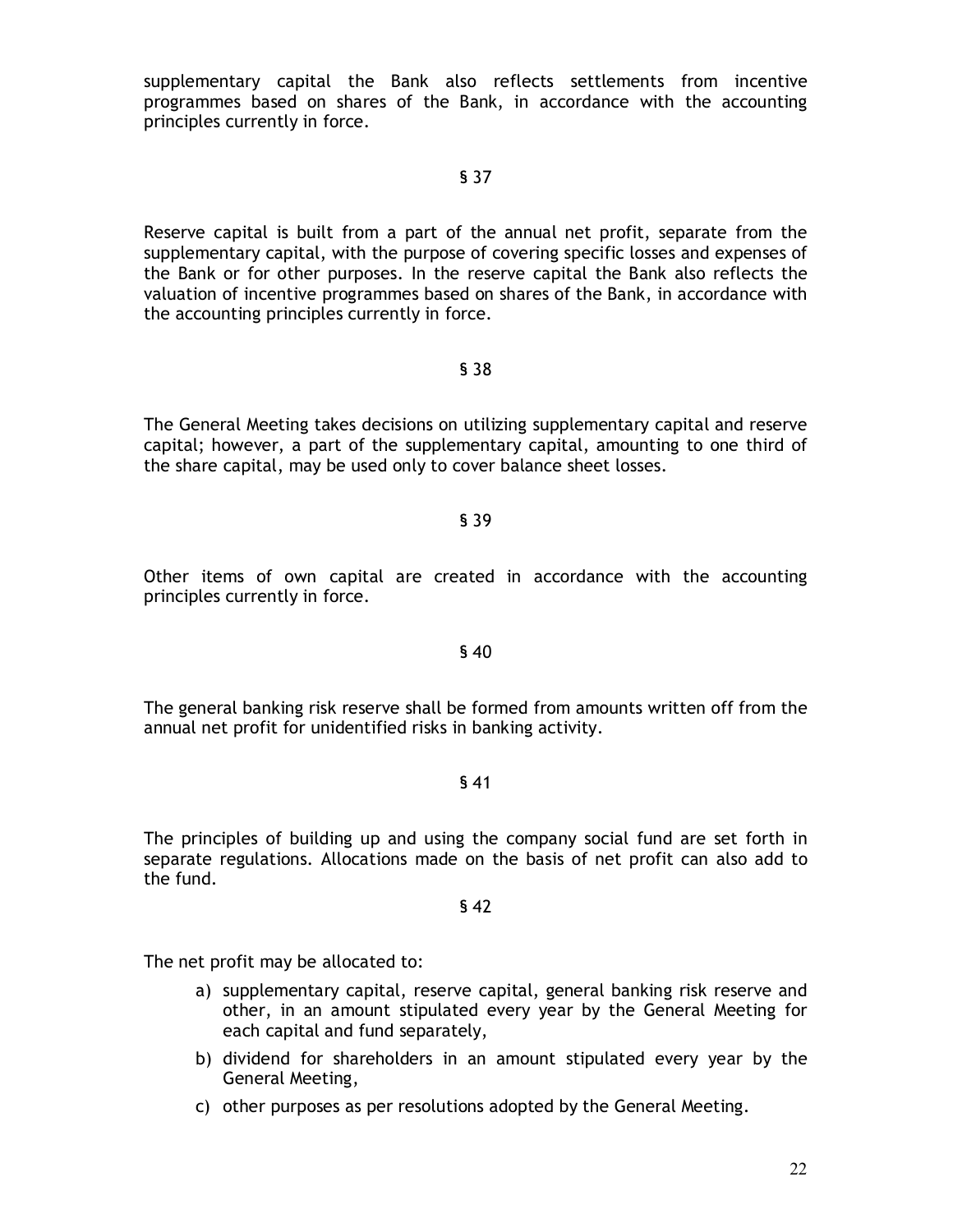- 1. The payment of dividend if it is made shall take place on dates fixed by the General Meeting.
- 2. The Bank does not pay interest to shareholders on dividend not collected in due time.

## **V. ACCOUNTANCY OF THE BANK**

#### § 44

The Bank keeps accounting books pursuant to accounting regulations set out under separate provisions. Detailed principles and organization of accountancy shall be determined by the Board of Management.

## § 45

Annual financial statements and the annual report of the Board of Management on the Bank's operations shall be drafted at the latest within three months of the end of each accounting year. The accounting year is the calendar year.

#### § 46

Annual financial statements, the report of the Board of Management on the Bank's operations, and motions of the Board of Management regarding the allocation of the profit or the coverage of the loss shall be submitted by the Board of Management to the Supervisory Board for its review, and then to the General Meeting for review and approval. The Supervisory Board shall submit a written report on its review to the General Meeting.

## § 47

Copies of annual financial statements, the report of the Board of Management, the report of the Supervisory Board and the audit report, shall be distributed to the shareholders at their request not later than fifteen days before the Ordinary General Meeting.